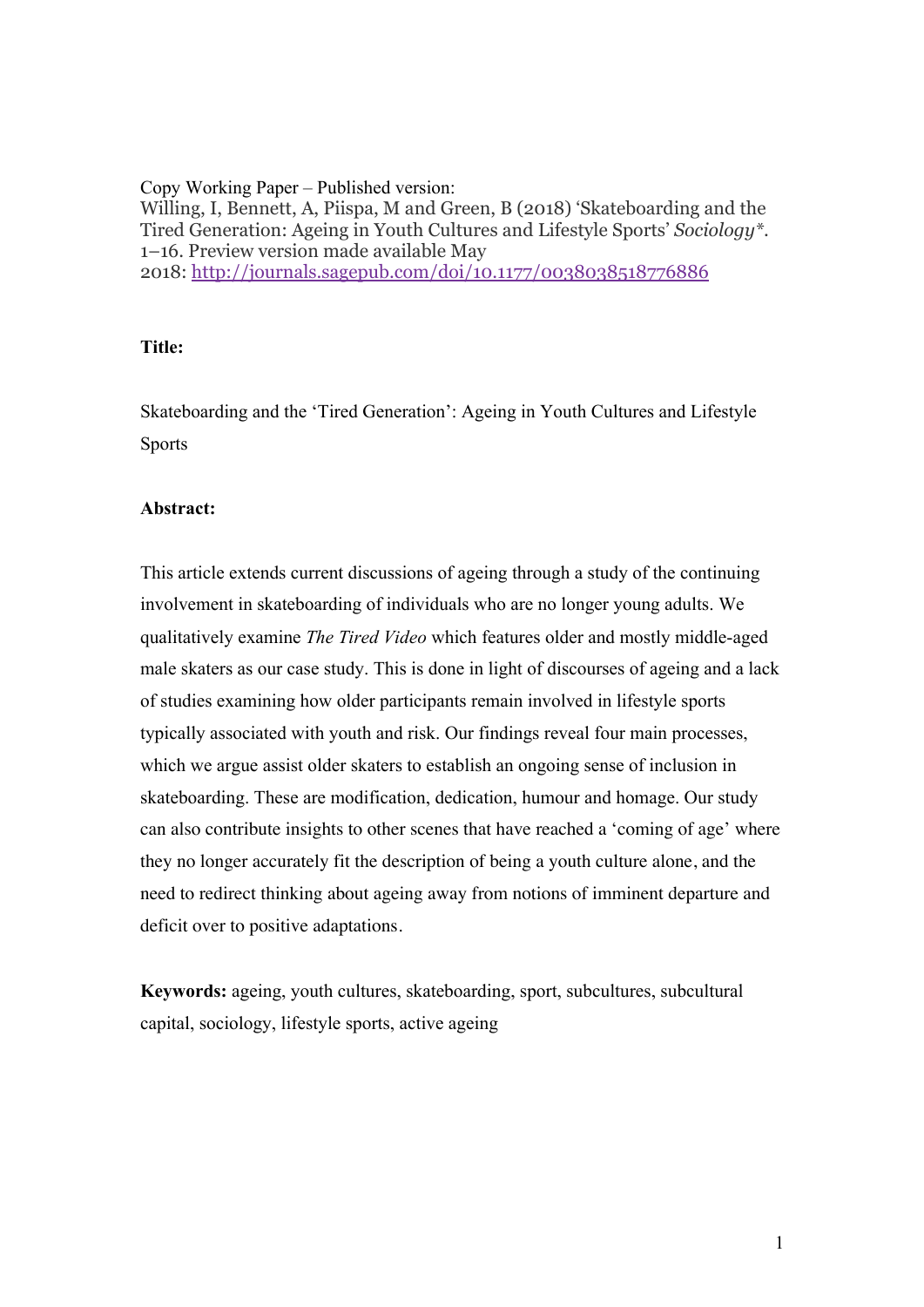# **Author 1:**

Indigo Willing

## **Institution:**

The Griffith Centre for Social and Cultural Research, Griffith University

## **Author 2:**

Andy Bennett

# **Institution:**

School of Humanities, Languages and Social Science, Griffith University

# **Author 3:**

Mikko Piispa

# **Institution:**

Finnish Youth Research Network and the University of Helsinki

# **Author 4:**

Ben Green

# **Institution:**

School of Humanities, Languages and Social Science, Griffith University

# **Corresponding Author:**

Indigo Willing, Griffith Centre for Social and Cultural Research, Griffith University, 170 Kessels Rd, Nathan, QLD 4111, Australia. Email: i.willing@griffith.edu.au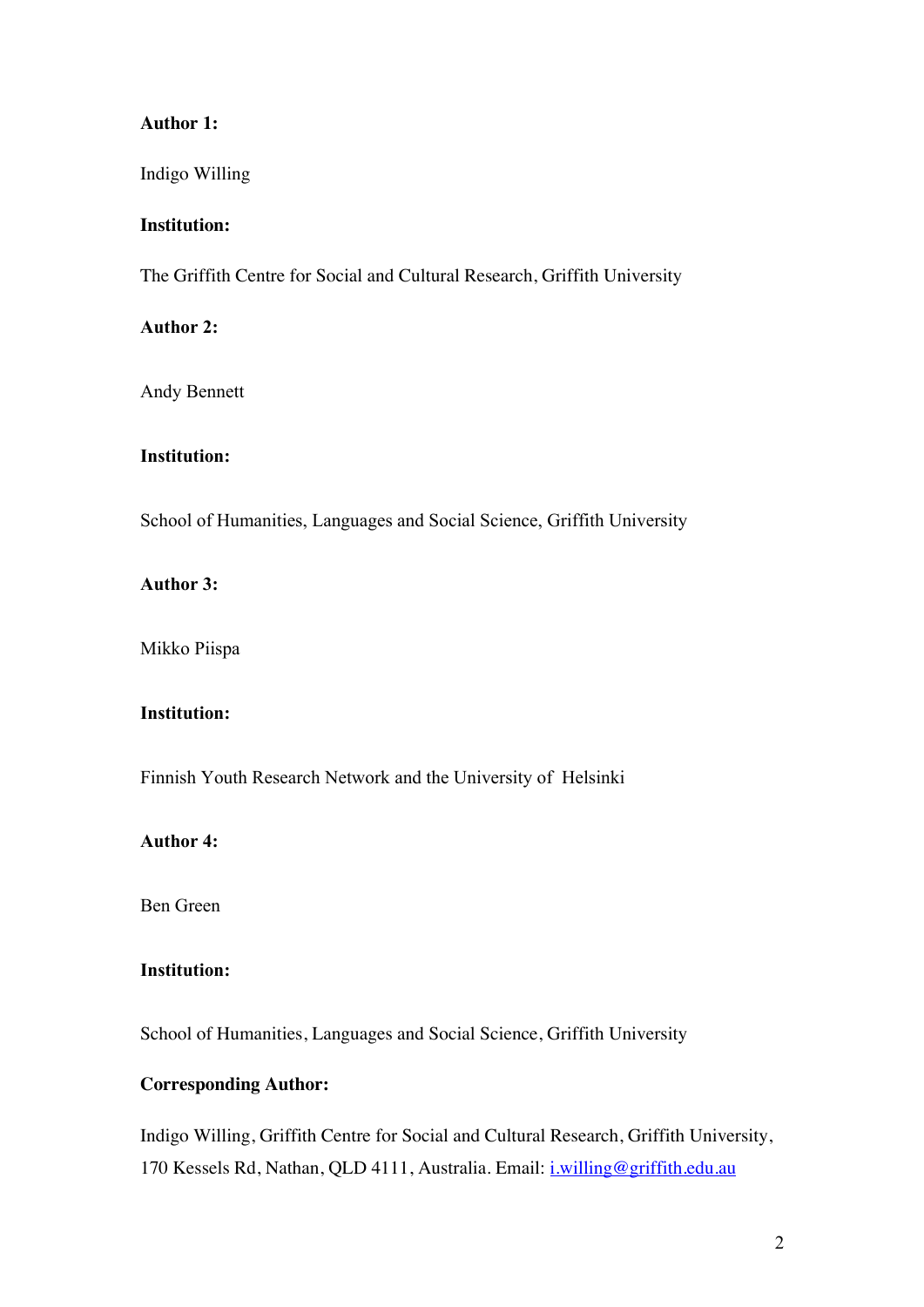# **Acknowledgements:**

We wish to acknowledge the Summer School Committee and co-hosts The Griffith Centre for Social and Cultural Research, Griffith University, Australia and The Finnish Youth Research Network who provided mentorship and encouraged the international collaboration for this research. In particular, Andy Bennett, Mikko Salasuo, Antti Häkkinen and Tommi Hoikkala. We would also like to acknowledge Susan Forde and Kimberly Podger for the additional encouragement and support from the Centre.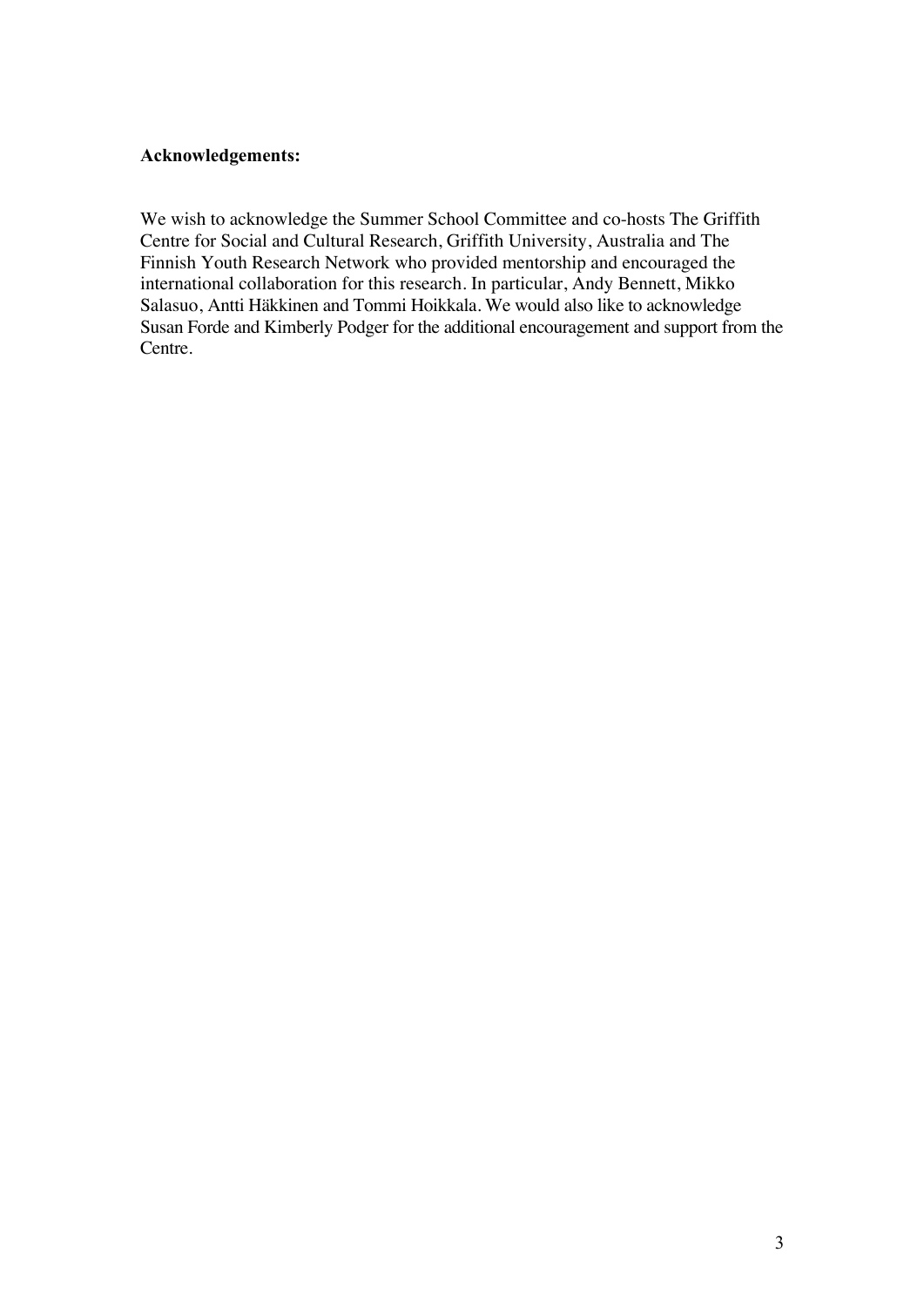### **Introduction**

Sociological studies of 'cultural ageing' (Katz, 2005) and ageing in scenes that began as youth cultures (Bennett, 2006, Hodkinson, 2011, 2012) critically observe that 'getting old' is often narrowly viewed as a process of loss and departure from scenes and lifestyles taken up in youth. At the macro level, discourses of ageing also frame it as crisis, with terms such as 'active ageing' in the UK (Walker, 2009, Walker and Foster, 2013) and 'successful ageing' in the US (Rowe, J and Kahn, R, 1987, Foster and Walker, 2015) embraced by governments and institutions to focus on illness prevention and management strategies rather than new ways of thinking positively about ageing. However, such views overlook how ageing can also entail processes of creative adaptation, playfulness and humour, and shared meanings across generations that keep older individuals engaged with and recognised in scenes, lifestyles and identities they originally connected with in their youth. Furthermore, these adaptations can be physical as well as cultural, such as in action and lifestyle sports, and pushes us to consider the idea of 'active' and 'successful' ageing in a new light.

This article explores how ageing skaters navigate a sense of belonging in the world of skateboarding, which began and is still typically envisaged as a youth culture (Borden, 2001; Weller, 2007; Wood, Carter and May, 2014). The aim is to further understand what physical and cultural practices are involved with skateboarding and 'being a skater' as a core identity beyond youth. By 'ageing' the skateboarders we refer to are those who are no longer adolescents or young adults (O'Connor, 2017). The research reports on a qualitative examination and thematic analysis of male skaters featured in *The Tired Video* (Tired Skateboards, 2014), a promotional video made for the *Tired Skateboards* company whose key market is predominantly males aged 30 years old and above. *The Tired Video* made its debut on YouTube in December 2014 and has also generated two sequels (Tired Skateboards 2015a, 2015b).

Research on ageing in skateboarding is timely. As *The Bones Brigade* (Peralta, 2012) skate documentary illustrates, many of its pioneers have reached middle age (late 40s and above) yet continue to influence skating as a sport, a lifestyle scene and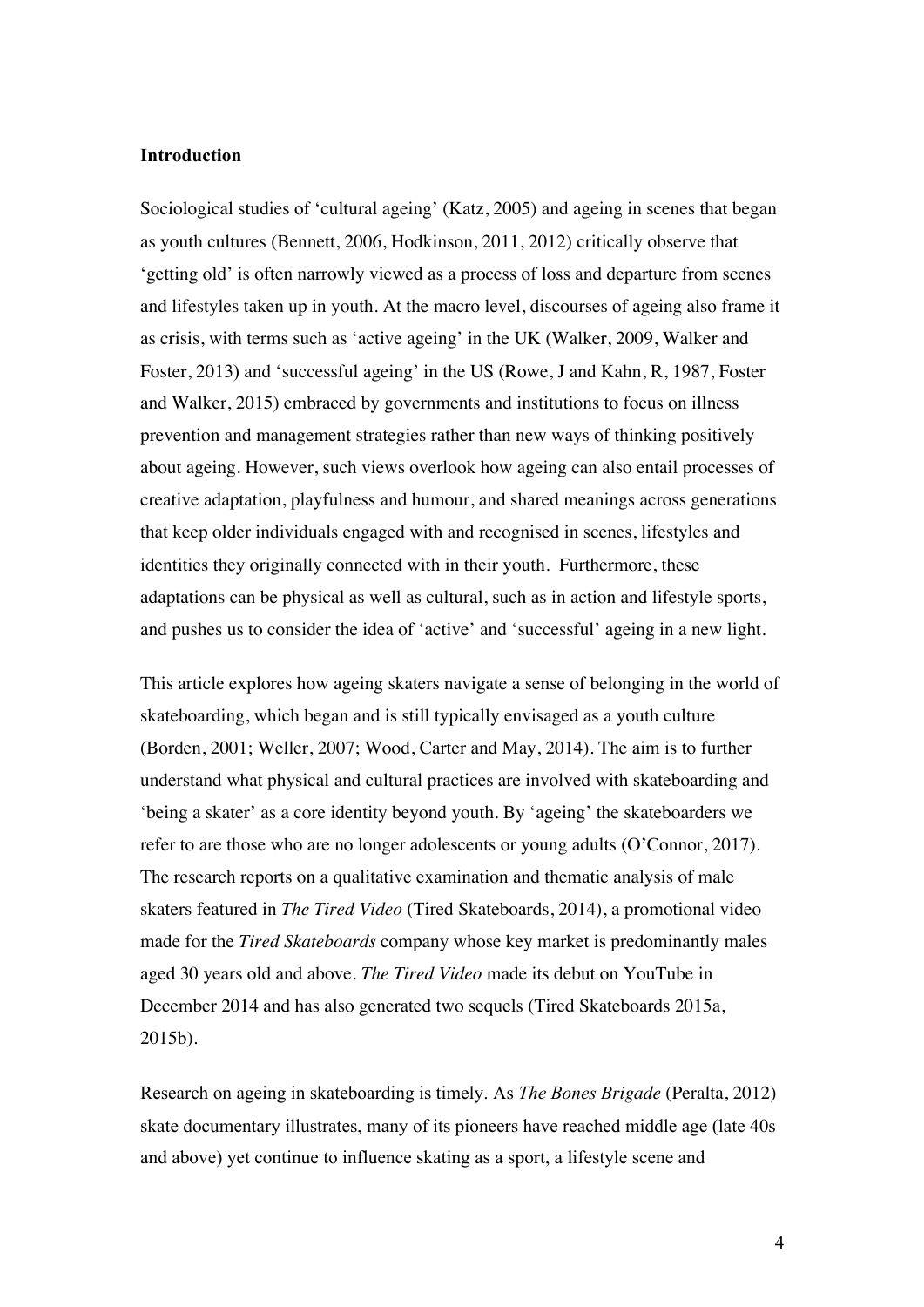commercially which challenges assumptions that skateboarding is exclusive to preteens, adolescents and young adults. The presence of 'ordinary' non-famous older skaters can also be observed, such as in blogs like *The Middle-Age Shred* (http://www.middle-age-shred.com), in various 'Masters' divisions in skate competitions for skaters over 40 and rise of various groups for middle-aged skaters on the Internet (Odanaka, 2014). Studies of skateboarding also highlight that there are not only older generations of skaters who took up the sport in their youth, but those who have taken it up more recently (O'Connor, 2017; Willing and Shearer, 2015). The skaters featured in *The Tired Video* who are the focus for this study are those who have been long term skaters and are now ageing and are all males. Females have also been part of skateboarding from its earliest days (Beal, 1995), but the ways they participate and contribute fall outside the scope of this study. Even so, we recognise that females and also gender diverse individuals (see Xem, 2017) are important populations for inclusion in future research on ageing and skateboarding.

In our discussion of *The Tired Video* we explore how male skaters grapple with how their ongoing participation in skateboarding is accompanied by feelings of tiredness, lowered physical agility, and transforming physical appearances that arise from ageing. The main themes we identify are ones of modification, dedication, humour and homage. As we shall demonstrate, certain images, styles and tropes of skateboarding, recognisable to those with insider cultural knowledge, are reproduced in the video. We argue that these four themes are critical to how skaters actively 'own' their limitations and continue to perform and embody their identities as skateboarders in ways that are also understood and accepted by younger skaters. We propose the older skaters in *The Tired Video* reframe ageing in a more positive and inclusive way by pointing to an increasingly relevant variant of embodied identity that is unambiguously adult and a fluid extension to a scene and lifestyle sport once only associated with youth.

#### **Ageing in Youth Cultures and Scenes**

The theme and focus of this article are indicative of broader shifts in perceptions of ageing which have been gathering momentum for some time. Featherstone and Hepworth (1995) offer a pertinent observation that: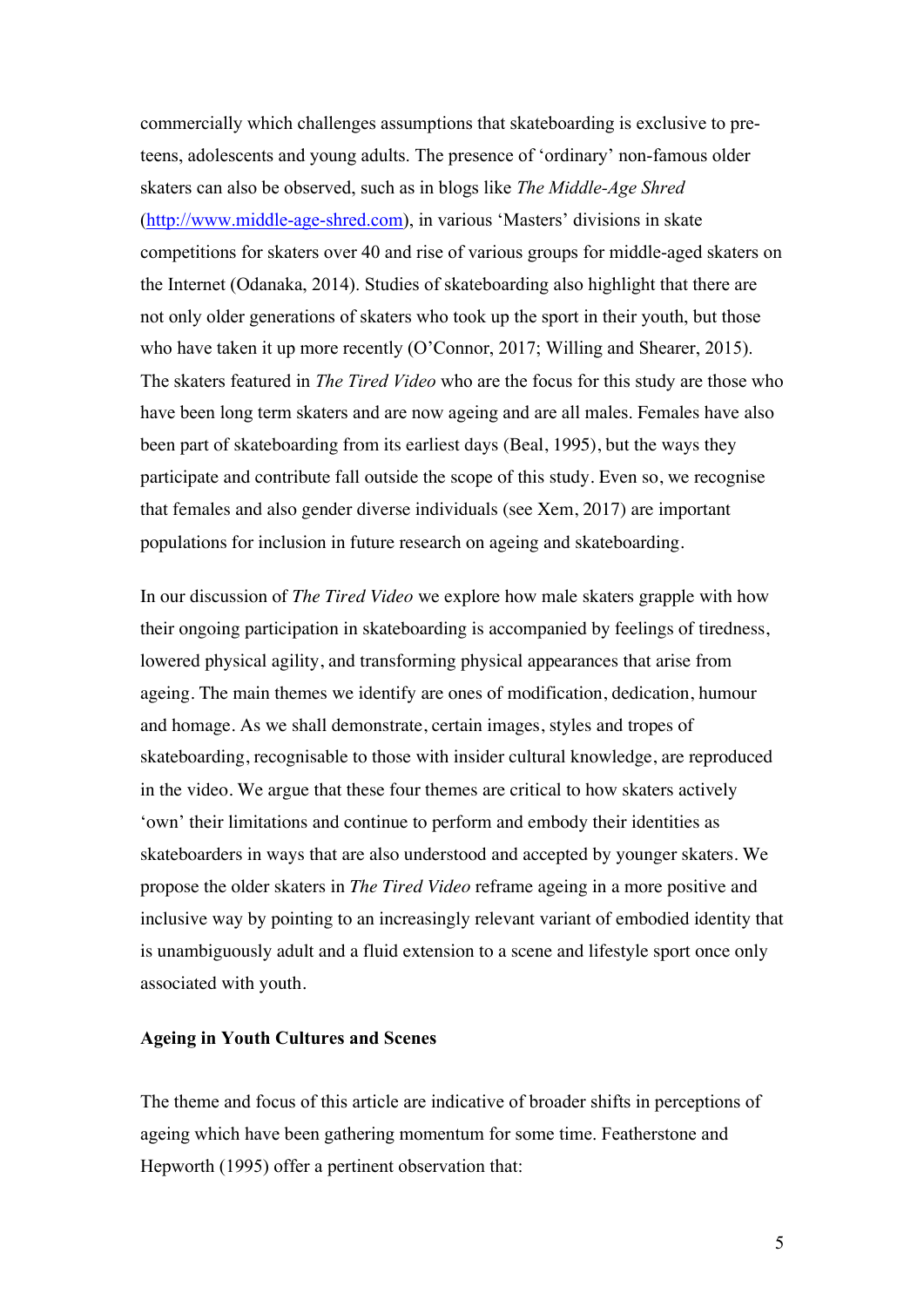Whilst the biological processes of aging, old age and death cannot in the last resort be avoided, the meanings which we give to these processes and the evaluations we make of people as they grow physically older are social constructions which reflect the beliefs and values found in a specific culture at a particular period in history (Featherstone and Hepworth, 1995: 30 - 31).

Blaikie (1999) also notes how, since the late  $20<sup>th</sup>$  century, social interpretations of ageing, at least in developed countries, have started to become more fluid, accompanied by more 'progressive' representations of ageing in popular culture **(**also see Hodkinson, 2012). Bennett (2006, 2013 and 2018) in a further acknowledgement of the impact of popular culture on representations of ageing considers the ramifications of this for how we understand the term 'youth culture', as this has conventionally been conceptualised in relation to popular cultural forms including music and fashion. According to Bennett (2006), what were once considered youth cultural lifestyles and scenes, predominantly populated by people between the ages of 15 and 25, no longer holds true. Rather, today it is the case that many of the lifestyles and music scenes once firmly associated with youth – among them punk (Bennett, 2006) hardcore (Haenfler, 2006), independent (Green, 2016), hip hop (Fogarty, 2012) and dance (Bennett and Taylor, 2012; Gregory, 2012) - are now increasingly multigenerational.

However, investigations of ageing in action lifestyle sports and scenes, and especially skateboarding are rare. Studies of lifestyle sports such as surfing (Wheaton, 2016) and rock climbing (Robinson, 2008) confirm this gap, arguing that while ageing is a socially significant aspect of such scenes, it is mostly overlooked in research. The next section aims to explore and further contextualise historical and contemporary aspects of skateboarding, from its emergence as a youth culture to the rise of ageing skaters, while marking out pathways for our own research.

### **Longevity in Skateboarding**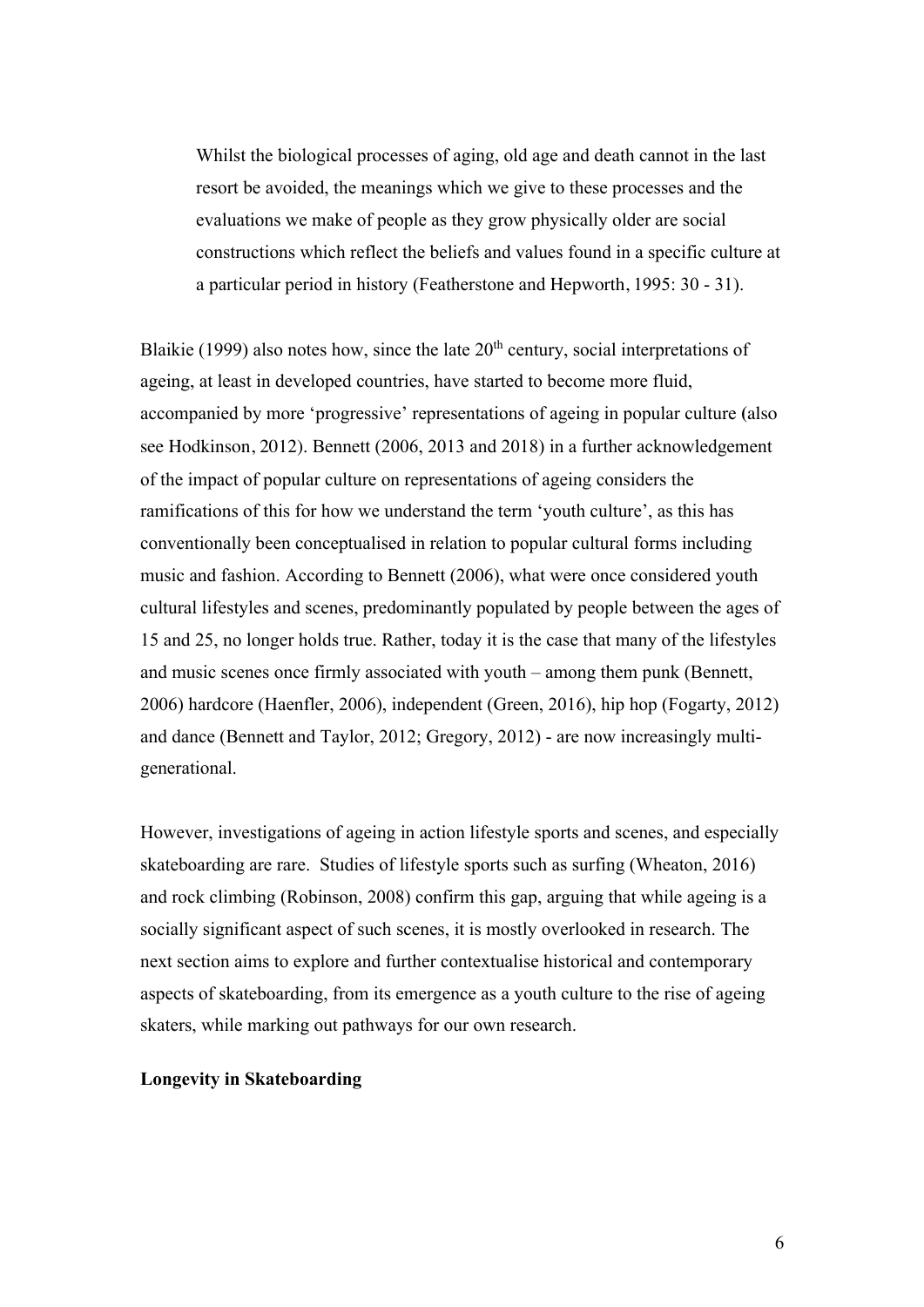"Skateboarding doesn't make you a skateboarder. Not being able to stop skateboarding makes you a skateboarder" – Lance Mountain, aged 51, original Bones Brigade team rider and professional skater (Cutting the Stone Website, 2013)

Ageing in skateboarding poses interesting questions about how older participants not only maintain or modify the performative and high-risk aspects of it as an action sport, but also continue to embody and be recognised by others in terms of their identity. In skateboarding this often includes forms of linguistic, sartorial and cultural conventions that borrow from music scenes such as hip hop, dance, punk and metal, and there may be parallels to how ageing is embraced and embodied by such music fans discussed in the previous section (Bennett, 2006; Bennett and Taylor, 2012; Bennett 2013; Hodkinson 2011, 2012). However, studies specifically interested in how skateboarders can be *seen* practicing maintaining or transforming both the physical practices of their scene and their image as they shift from young adulthood over to adulthood are rare.

O'Conner's (2017) ethnographic investigation of middle-aged skateboarders, who he defines as being aged 40 years and above, confirms older demographics can continue to value the identity of being skaters. He proposes that skateboarders draw on 'temporal capital', an idea that builds on Bourdieu's (1984) theory of how types of capital produce forms of social distinction, a concept that in turn gave rise to Thornton's (1995) notion of subcultural capital where displays of 'insider' knowledge in a scene establish status and belonging. Temporal capital in skateboarding refers to the accumulation of knowledge that older skaters acquire through time and display to keep defining themselves as skaters into middle age. Key examples provided by O'Connor (2017) are famous older celebrity and pro skaters who are seen as elder 'statesmen' by younger skaters and as figures of inspiration to ageing skaters to continue to skate. O'Conner (2017: 8) also explains, "Age is often represented as somewhat irrelevant, a number, and time spent only underlines the commitment to skateboarding". Furthermore, his study reveals that skateboarding can provide middle-age participants with a sense of community and personal sense of mental wellbeing that does not decrease with age and may even be more valued with time.

7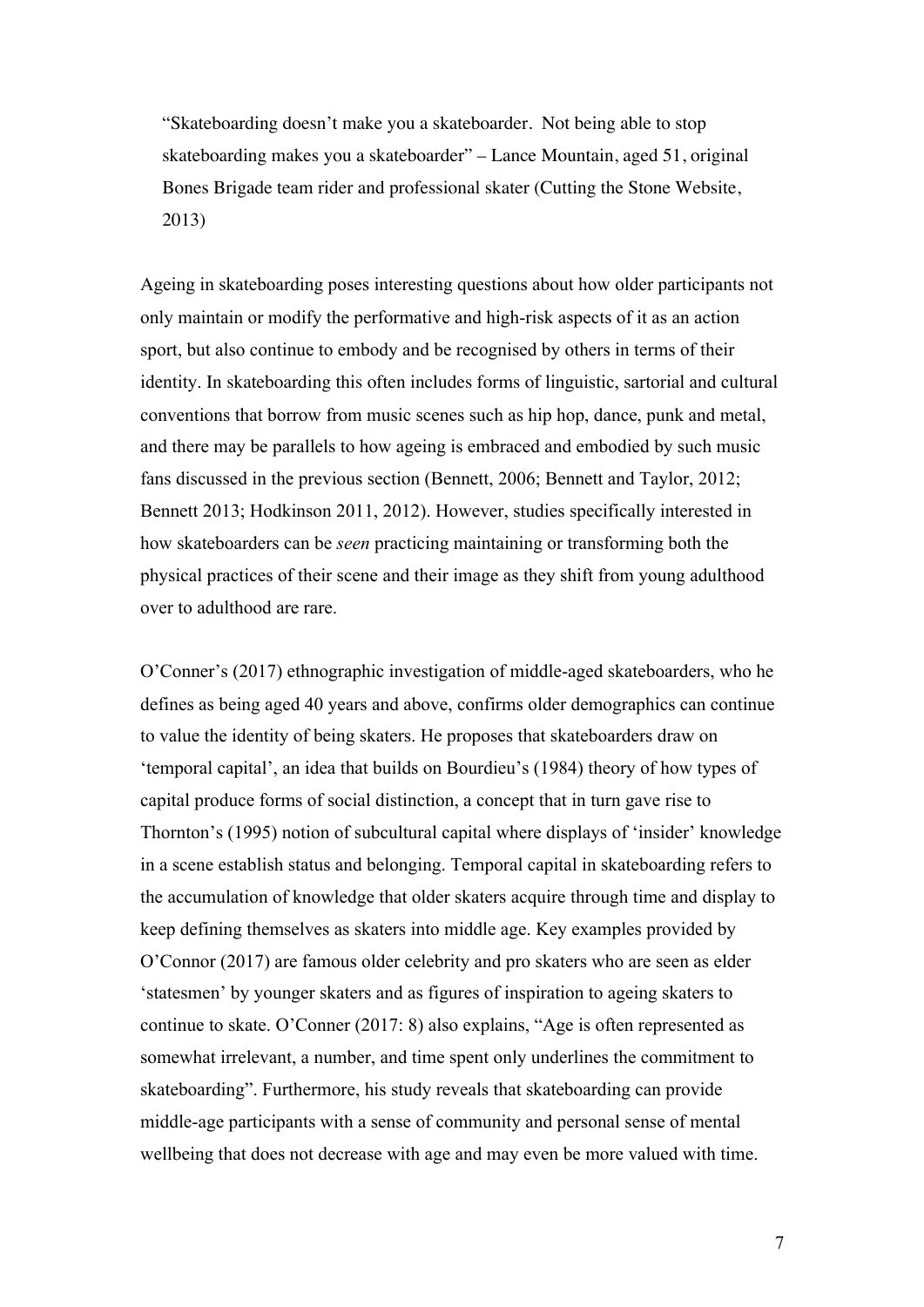In terms of the physical side of skateboarding and progressing their skills however, skateboarding can have a negative impact on older skaters. As a form of compensation, O'Conner (2017: 15) observed, "generous amounts of self-deprecation amongst my participants; they frequently ridiculed their skill level, ability and style". Such self-mocking humour, we propose, can be positive rather than negative for males with an ability to challenge forms of more hegemonic masculinity (Connell, 2005) that refers to a type of socially constructed masculinity that values dominance via competition and notions of male superiority, including physical aspects. As we shall highlight, the skaters in *The Tired Video* are no longer in their 'prime' and particularly in a competitive sense.

One advantage for all older skaters is that they are currently situated at a stage in time when skateboarding is more accepted, established and:

Stimulated by the growing legitimacy and popularity of skateboarding as a sport (bolstered by the discourse of active ageing), the growth of public investment in municipal skateboarding facilities and the representations of middle-aged skateboarders reproduced in skateboard and social media (O'Conner, 2017: 16).

This resonates with Katz's (2005) observation that previously conservative interpretations of active ageing are now being challenged by alternative discourses that regard active ageing as not merely associated with good health and independence. Positive effects of identification with, and commitment to, what is best described as the lifestyle over competitive success in skateboarding may mean that 'hanging on' can be seen as a virtue rather than a fault. Supporting O'Connor's (2017) argument about 'temporal capital', some studies propose ageing can be accompanied by certain forms of 'insider knowledge' or 'subcultural capital' (Thornton, 1995) that allow skaters to feel pride and gain respect across their years of participation (Brayton, 2005, Snow,1999).

Studies of ageing in other sports (such as Phoenix, Smith and Sparkes, 2010), and in particular, lifestyle sports (Salasuo, Piispa and Huhta, 2016, Wheaton, 2016) provide insight into some of the symbolic meanings and affective relations that people continue to foster into mid life. 'Lifestyle sports' (e.g. Wheaton, 2013) are contrasted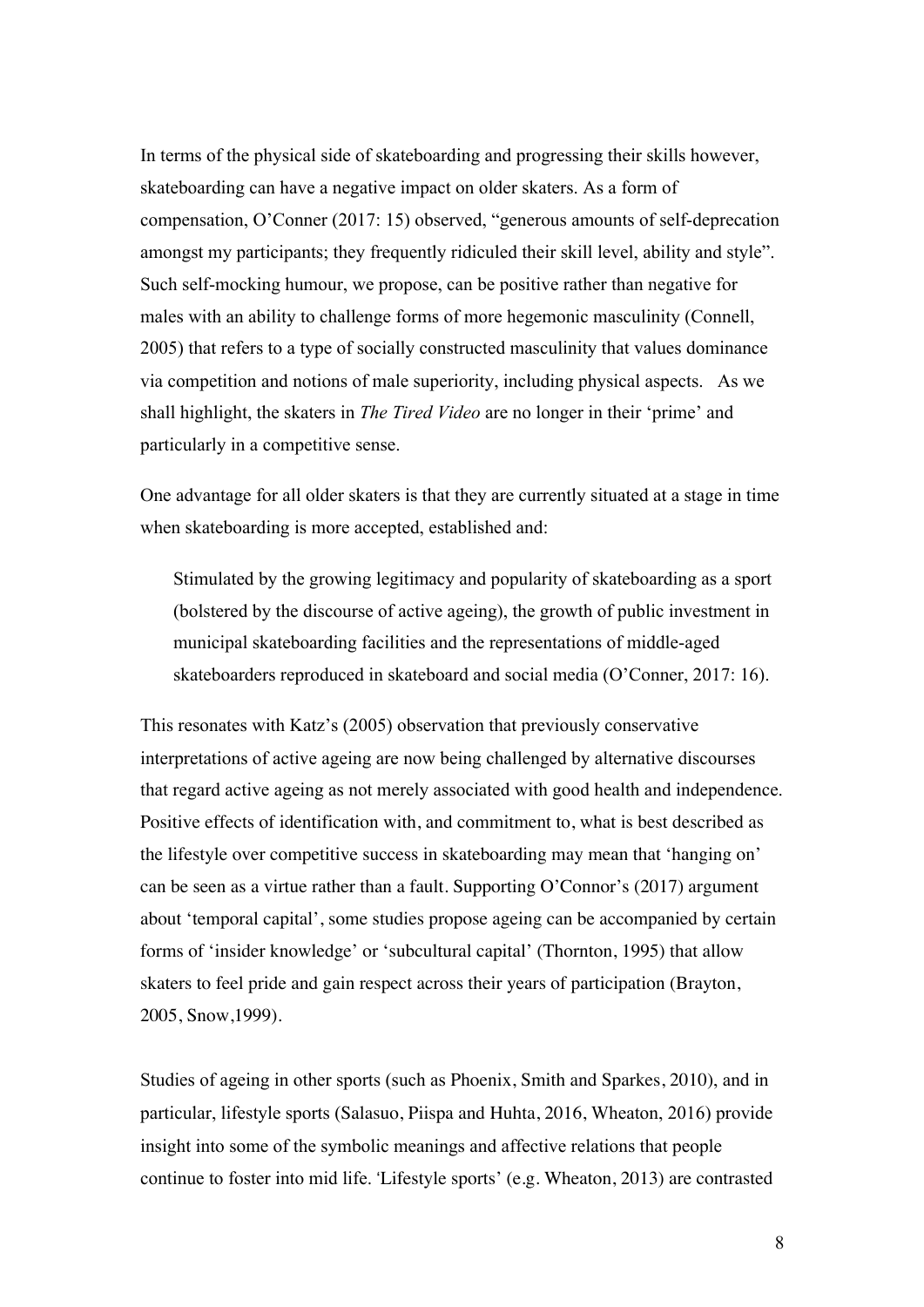with mainstream sports due to their involving activity that is not only physical, but also embodies social and cultural components that broaden the way individuals can feel connected and construct identities. There is also a philosophical component to lifestyle sports, which includes resistance to playing by rules, competition and winning and commercialism as the main emphasis or objective of doing any sport (Rinehart 2000, Robinson, 2008).

Lifestyle sports also provide fresh avenues for thinking about what 'active' and 'successful' ageing means for individuals at the micro-level. This is because while people's physical skills change with age, individuals construct lifestyle sports such as skateboarding as more than 'just a sport' and approach it as an enduring part of their identity. For instance, in a research project conducted in Finland (Salasuo, Piispa and Huhta 2016: 195–213), 96 elite athletes were interviewed across the sphere of 45 disciplines. This includes 11 interviewees representing different kinds of lifestyle sports including skateboarding. The difference in the values and attitudes of the lifestyle sports athletes to those in traditional sports was so remarkable, that many did not even consider themselves athletes at all, less so 'elite' – they were just 'doing it' (Salasuo, Piispa and Huhta 2016: 134). The study also revealed that because of its lifestyle aspects, there is no clear moment of retiring from such sports, unlike in many traditional sports (see also Price, Morrison & Arnold, 2010).

As this section indicated, existing studies (O'Connor, 2017; Snow, 1999; Willing and Shearer, 2015) based on interview and survey data illustrate that older skaters can still strongly self-identify with the skateboarding scene as they move towards or fall within being middle aged. But there is a gap of knowledge on how such continuing involvement is actually acted out physically by the ordinary, older skaters in terms of their tricks and image, and in relation to the physical environments where skateboarding is practiced. This includes how ageing skaters visually conceal or reveal age-related limitations affecting their physical abilities to perform skateboarding as a normative part of their lives. There is also a lack of studies of how skaters negotiate still 'looking the part' despite changes to their bodies as they age. Furthermore, beyond celebrity skaters and professional skaters, there is also a lack of knowledge about how ageing skaters are visually represented within the wider

9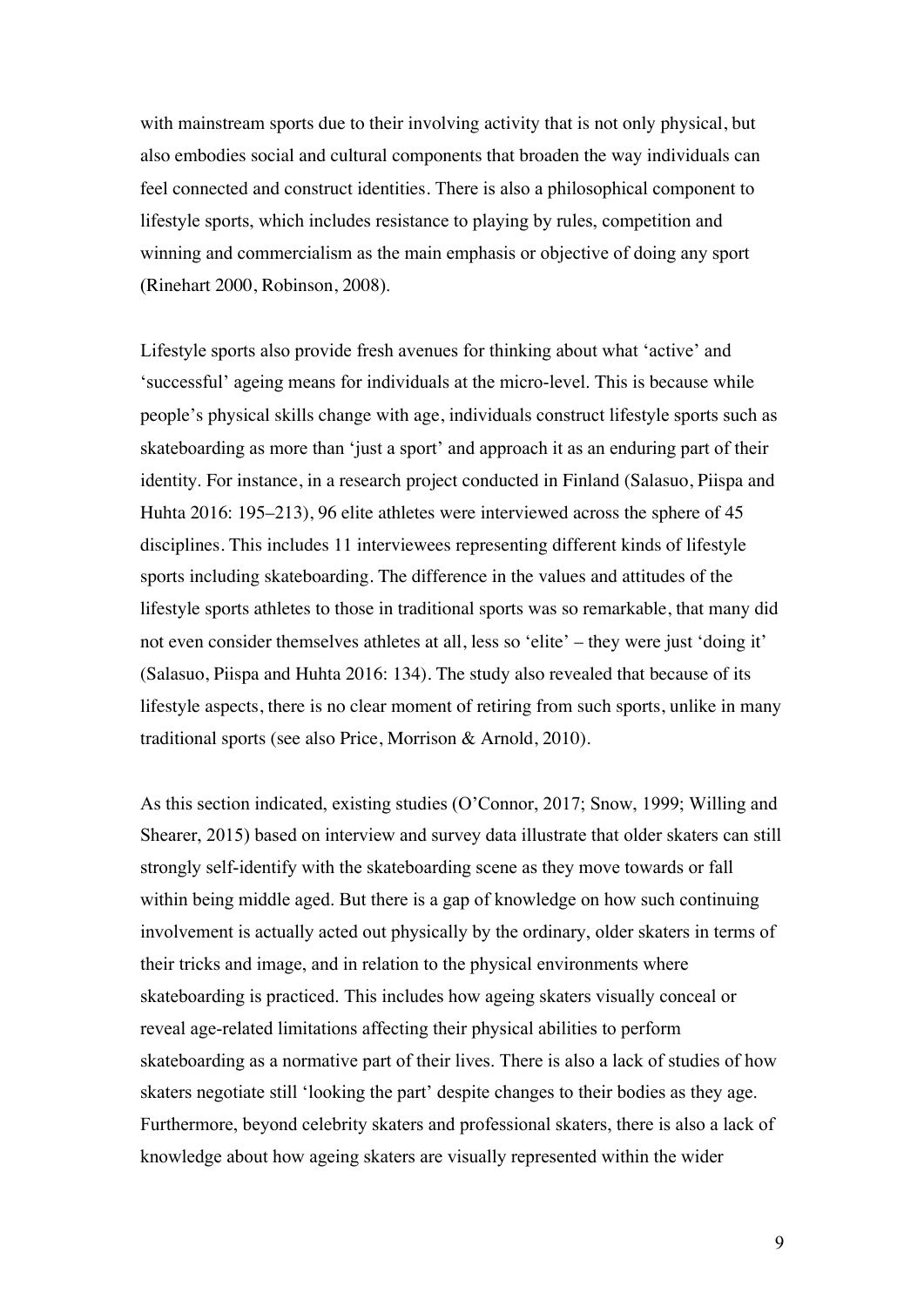skateboarding scene as a legitimate part of it. In the next section we shall introduce our case study and explain how skate videos play a vital part in shaping skateboarding as a lifestyle sport and scene.

### **Skateboarding Videos**

For our case study of ageing in skateboarding we chose to qualitatively explore the *The Tired Video,* (first posted on the *ThrasherMagazine* YouTube Channel, December 2014). We specifically chose *The Tired Video* as an object for our research as it is one of the first times a commercial video has been produced documenting the ongoing connection of ageing skaters to the skating scene. Of additional interest are parallels the video displays between the practices of ageing skaters and ageing members of other cultural scenes typically associated with youth, including music and other sporting cultures. At the time when our study last examined *The Tired Video* in February 2018 it had received over 299, 335 views and with links to it shared further via social media. The video is 11 minutes and 40 seconds in duration. *Tired Skateboards* targets adult and mature aged skaters and is owned by *Big Time Distribution* company, who also oversee the *Skate Mental* company that focuses on the more traditional youth market, with team riders who are all under 30. We therefore interpret the market for the *Tired Skateboards* company as being individuals no longer in their 20s, and that this age group is generally considered 'old' in skateboarding.

The video can be seen as an interpretation of ageing by a skate company as part of an effort to reach out to a 'greying' market in skating. But our interest is in how the video offers a window into the ways ordinary individuals express themselves as older skaters, as those featured in the video submitted clips voluntarily following an open call from the company. Moreover, the video has broader relevance to skaters particularly due to it being posted by *Thrasher Magazine* which is viewed as the 'voice' of skateboarding culture (Borden, 2001, Beal and Weldman, 2003, Vivoni, 2009) and its social media sites are seen an extension of its cultural authority.

10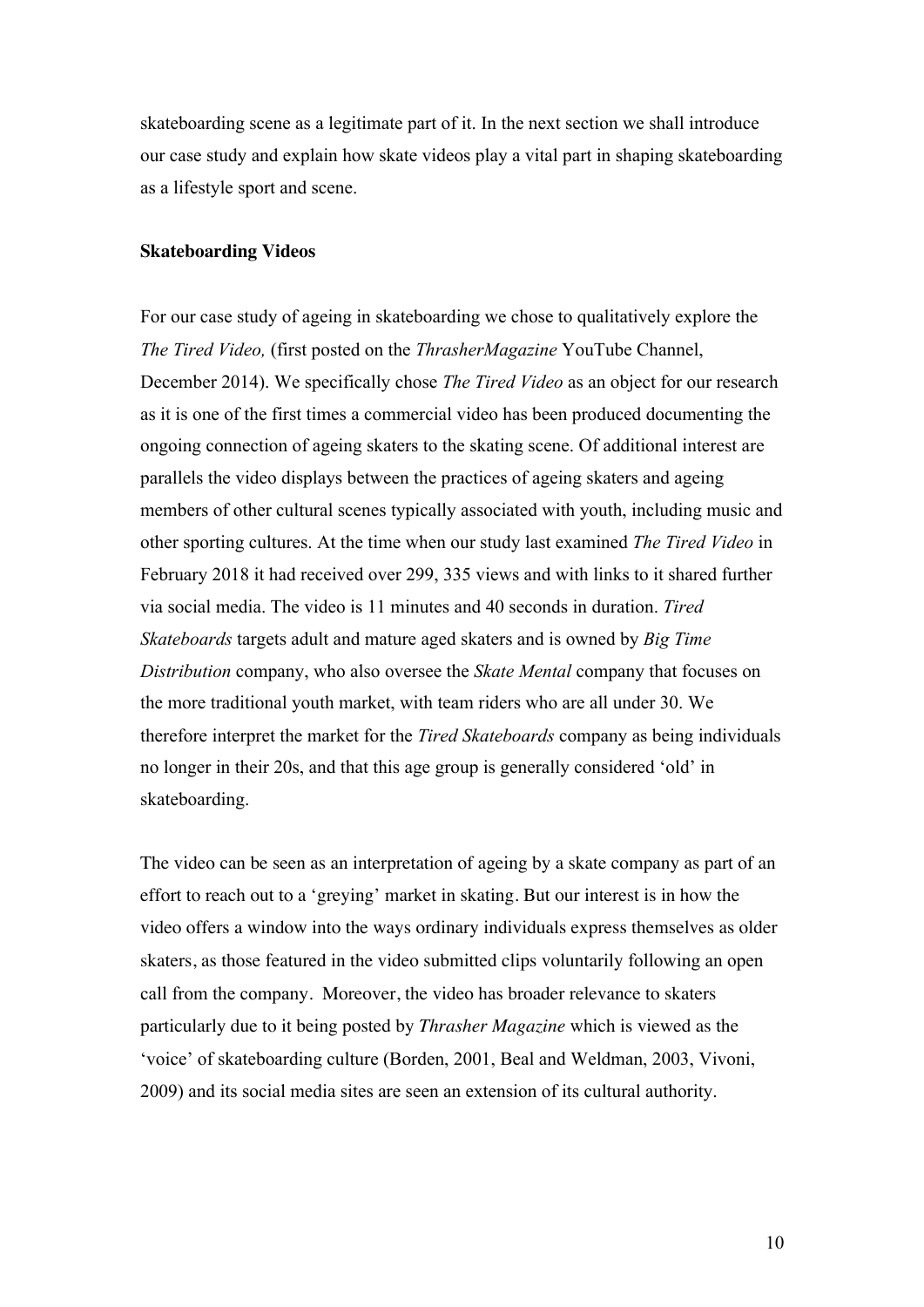The use of visual research is widespread and well suited for research into constructions of meaning and representations of reality (Knoblauch et al, 2008) and skate videos are argued to offer rich windows into the cultural world of skateboarding (Dinces, 2011). The medium of filming, including on video, has a special importance in lifestyle sports and especially skateboarding, where 'skate videos' produced by specialty magazines, equipment and clothing brands and participants themselves communicate the styles, locations, heroes, and values of the culture (Yochim 2010). Skate videos also use highly similar filming and editing techniques that skateboarders are familiar with (Yochim 2010) and which can be deployed unconventionally or conventionally for things such as humour and homage. According to Yochim (2010), skate videos also work to position skateboarding as a lifestyle or expression of personality as opposed to a competitive sport. Nevertheless, the world of skateboarding typically depicted in such videos feature males who are at once highly advanced and who exhibit 'hyper' masculine and youthful traits such as physical prowess and enthusiasm in risk taking.

Our research qualitatively and thematically analysed (Braun and Clarke, 2003) the content of 128 scenes that make up *The Tired Video*. The analysis was continually categorised and refined until four main themes were developed, which we discuss in the findings section. There are 35 skaters who feature in official 'parts' who are identified by their real names or nicknames in the video, and a handful of unidentified skaters who also have short clips. Our analysis noted common patterns in the presentation of the combined skate footage, including tricks featured, locations, skaters' bodily characteristics, clothes and the tone of the content shaped by editing and music.

Attention was also paid to what markers of subcultural capital (Thornton, 1995) and temporal capital (O'Conner, 2017) in the skateboarding scene and traditional skate videos were adhered to and even 'played up' to highlight a variety of shortcomings in the ageing skaters seen. This process was assisted by one of the authors of this article being an 'insider' in the scene so far as being a dedicated skateboarder now in her late 40s. Sexist attitudes against women skaters can sometimes affect their research in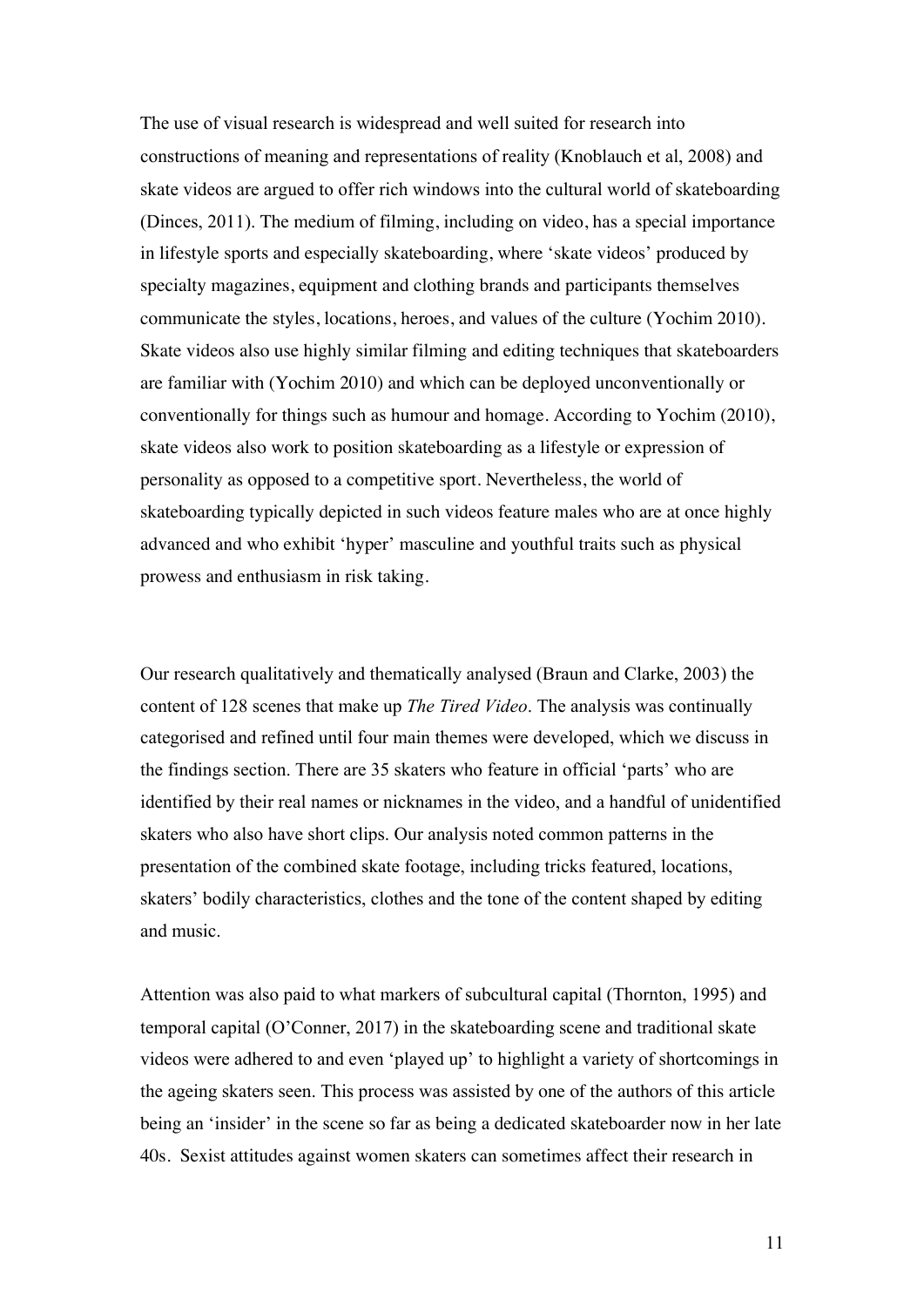male dominated scenes like skateboarding in terms of access and rapport to participants (Beal and Weldman, 2003). While this was not an issue in this study given its text rather than fieldwork focused approach, the fact of being an ageing female skater did allow the author particular insights into the gender-coded aspects of the video and the male interactions it depicts. Other advantages of having an 'insider' on the team included their being able to identify important skating conventions and symbols displayed by skaters and the makers of *The Tired Video* and importantly, shifts in the skaters' performance and looks brought about by ageing. Additionally, the online comments left by skateboarders on the YouTube site that the video was posted were downloaded and analysis was conducted for a future stage of this research. While those results fall outside the scope of this article the themes in the comments assisted with to confirm emerging insights such as the cross-generational respect the skaters in the video generated, as well as the lifestyle and subcultural capital they conveyed via trick, location and clothing choices.

Limitations included assumed knowledge and 'halo effect' (Nisbett and DeCamp, 1977) where a sense of 'goodness' might be imposed on the data due to 'insider bias'. However, this was balanced with the process of cross-checking with the research team, relevant literature and benefits of pre-existing knowledge of skateboarding discussed above. Other limitations include that the research is unable to access the perspectives of the featured skaters themselves, as none are interviewed in the video. The responses of ordinary skaters who view the video have also been left unexplored in this article but are ripe for further study. This research of *The Tired Video* is, however, particularly useful for observing what kinds of physical modifications of tricks and of style and image that ageing skaters themselves choose to share, as all the ones featured sent in their 'skate parts' voluntarily. We can also observe the ways *Tired Skateboards*, as a commercial enterprise, represents and reaches out to an older market through the clips they chose (as not all videos submitted made it into the final cut), and skate video conventions they reproduced in the overall production.

# **Themes in The Tired Video**

"This is for the guy breathing heavily …who will never have a career in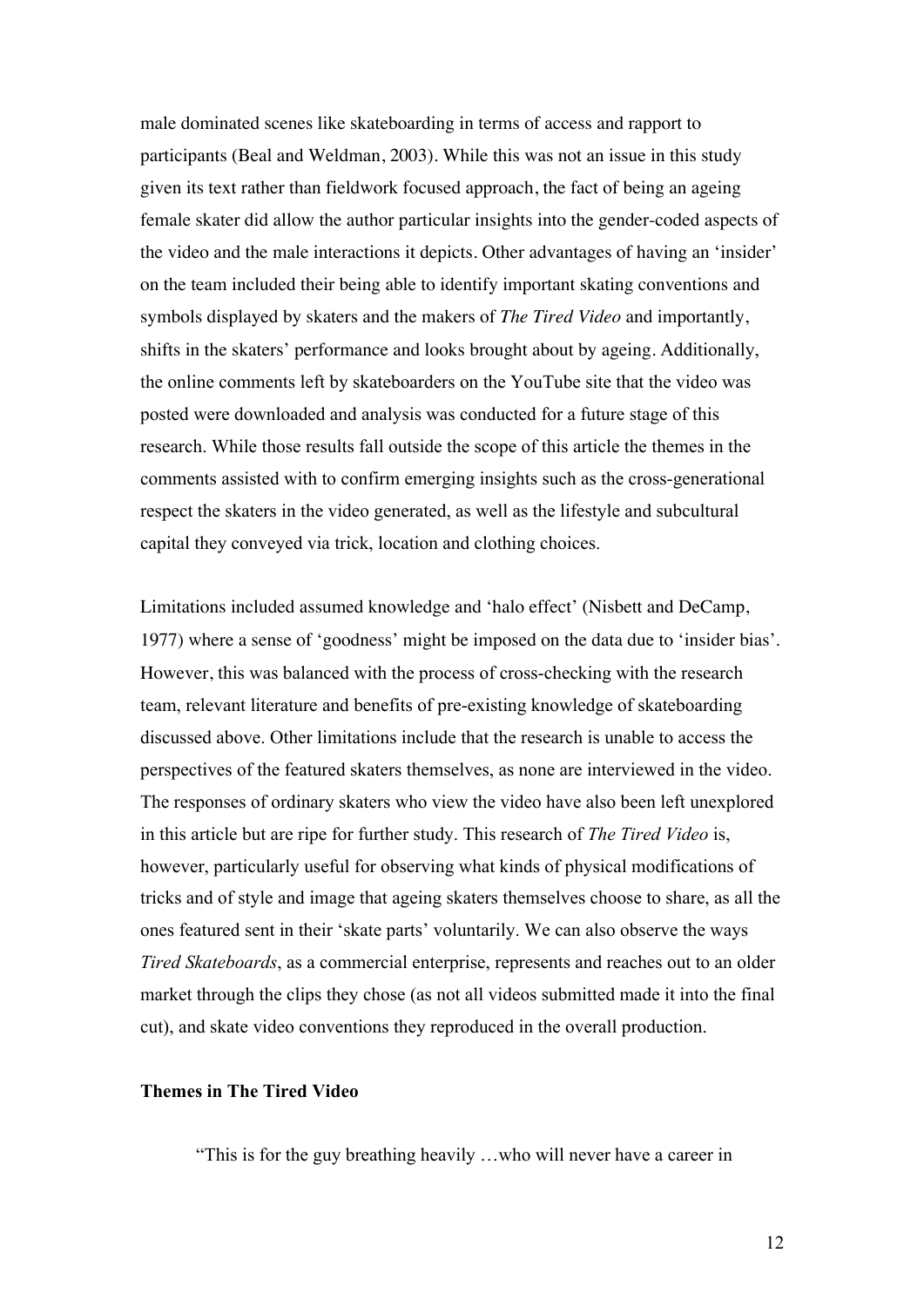#### skateboarding but loves it like nothing else" (opening caption to *The Tired Video*).

Criticisms of paradigms of 'active' and 'successful' ageing include that the former requires a better understanding of those who age through how they make sense of it, and that the latter suggests there must be 'winners and losers' (Foster and Walker, 1987:85). In our study we reveal an almost reverse logic at play through a company trying to market to an ageing demographic, and those who voluntarily portray themselves being active by skating 'unsuccessfully' so far as they are past their peak. The driving message in *The Tired Video* is anti-elitist and relies on affective dimensions and non-hegemonic values in skateboarding – that is: if you are past your prime but still love to skateboard, you belong.

Four key themes of interest were identified in *The Tired Video* that generate a deeper understanding of how ageing is represented in the video, concurrently confirming the identity of those featured as being 'skaters' and as having an enduring presence and legitimate place within the skateboarding scene. These themes, which sometimes overlap, are modification, dedication, humour and homage. Firstly, *modification* refers to the tricks and attire to accommodate older skaters' fading agility and changing bodies. This also includes how skaters modify the ways they engage with the spaces they skate, such as choosing obstacles of lower height. Secondly, *dedication* refers to skaters' displays of persistence, enthusiasm and, sometimes successful maintenance of tricks in skateboarding. Thirdly, *humour* can be seen in skaters' exhibitions of humility and self-mockery when failing to get tricks or doing them not as well as they once may have. Lastly, as we shall illustrate, the use of *homage* acts to position the skaters in the video as 'insiders' and 'elders' of a sort who skaters can laugh with, rather than outsiders to be laughed at. This includes from gentle parodies of, and fond nods to, classic skate tricks, locations and spots, and cultural and video conventions.

### *The Tired and the Dedicated: Modifications in Ageing Skaters' Skills and Styles*

In this section we discuss the 'tired yet dedicated' approach that skaters in *The Tired Video* appear to present and encapsulate. Urban and suburban landscapes are the main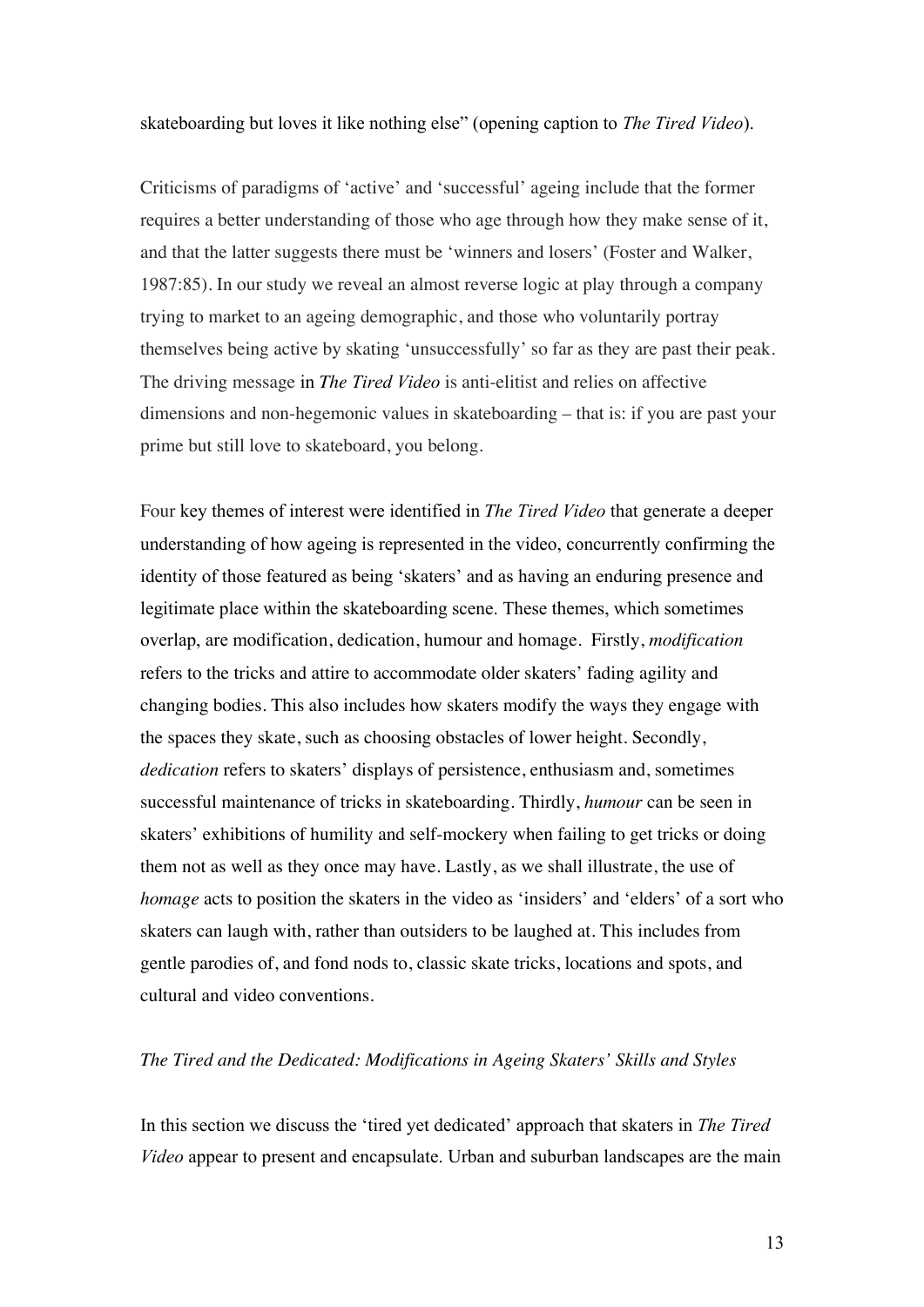'playgrounds' that contemporary skateboarding developed in and how it is depicted in skate-related magazines, videos and advertisements (Borden, 2001, Chiu, 2009). *The Tired Video* conforms to these conventions with most scenes featuring 'street skating' shot in 'symbolically cool' streetscapes, and only 15 of the 128 scenes filmed in the 'tamer' and less 'lit' (legitimate) environment of skateparks. While youth skate both terrains, older skaters like older music fans (Fonarow, 1997; Tsitsos, 2012) arguably tend to 'zone' themselves into tamer and more controlled environments, such as skateparks. Fonarow (1997), in describing parallel age-related practices in the American 'indie' music scene conceptualises this using the notion of zoning, whereby ageing individuals become less physically involved and move further back into the club based on age and associated levels of physical stamina. Tsitsos (2012) makes a similar observation in relation to slamdancing where he observes that ageing participants can become less engaged in the 'moshpit', choosing to occupy other spaces in the club or venue.

It is therefore significant that in *The Tired Video* ageing skaters are mostly seen 'street skating'. However, despite their dedication, the emerging 'tired generation' of skaters in the video are shown modifying their tricks on street obstacles to pose a lower risk. Examples of modification featured regularly in the video include tricks on gutter curbs, which are low set at ankle height. This is in contrast to doing tricks on much higher ledges as is typical of younger skaters in videos. For instance, at the 3.42 time mark in the video, the skater Dave Waite barely succeeds in doing a street trick on a small ledge. Continuing this theme, at 3.45, Cameron Ireland is just seen by his legs, riding his skateboard along a comically tiny ledge yet shot in a style that mimics how skate videos film and showcase much harder tricks. And at 3.47 a skater called Dan the Destroyer also struggles to do a trick that is small and clumsily done, but nevertheless a recognisably 'lit' that is, a legitimate and authentic street trick also on a low street curb.

There are also tricks at times that are clumsily done but repeated in slow motion in the video underlining the fact that ageing has taken its toll. These modified reproductions of street skating conventions on smaller obstacles by the older skaters still act as symbolic signs of subcultural capital flagging that they are legitimate skaters, despite their slowness and struggles. Such moments can also act as both moments of self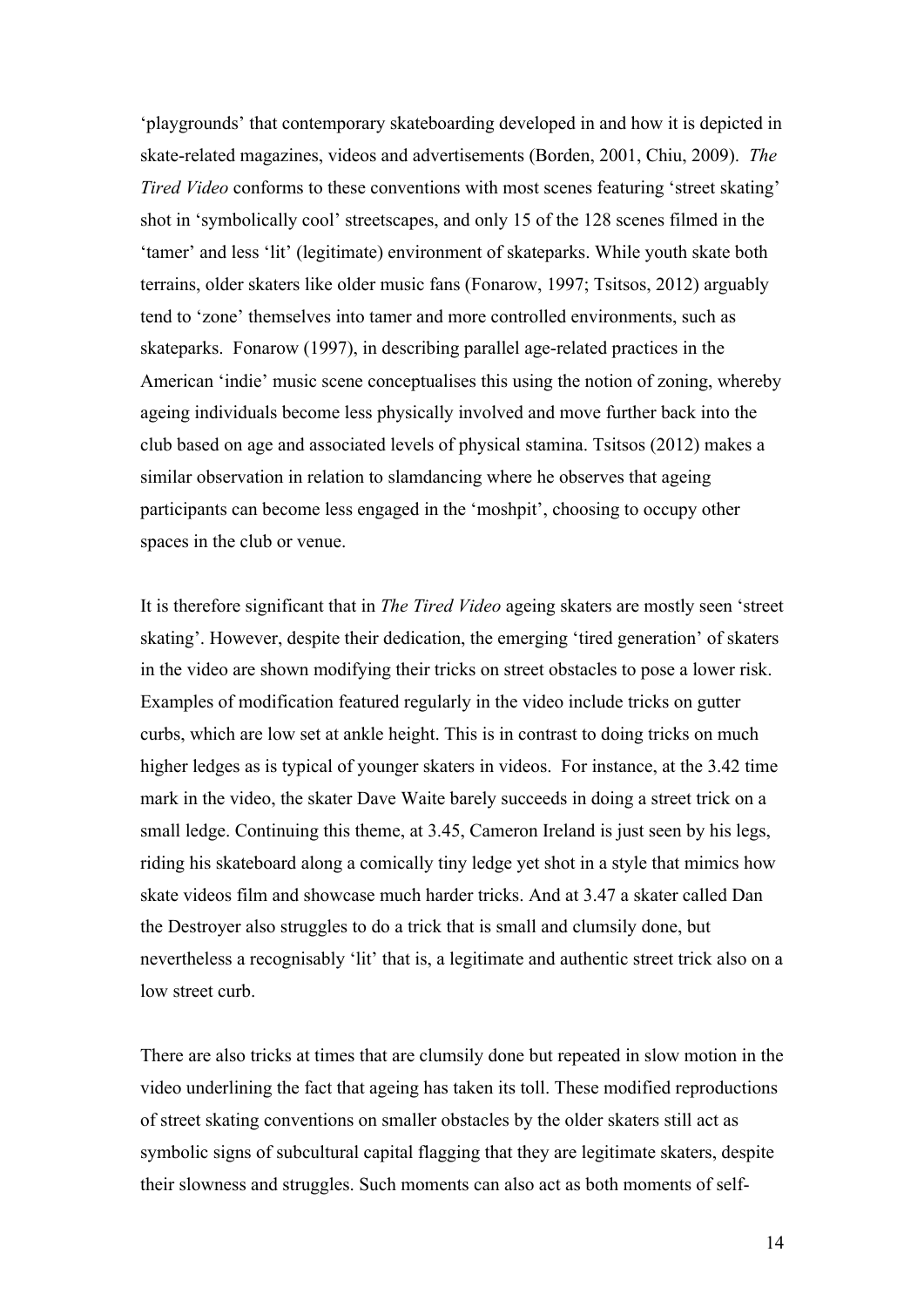recognition for the tired generation and, as our discussion of the theme of humour and homage further highlights, an occasion for empathic identification by all skaters.

Some tricks on higher ledges, rails and big ramps are shown to be done by older skaters in the video but are again modified to be less risky. Handrails and stair sets tricks are for instance not ten plus steps in height and are instead five steps and below. But while such modifications decrease the extremeness of tricks and risk, they do not totally eliminate it. At the 3.29 point of the video for example the skater Bill Senga does a 'kickflip' (a standard trick in skateboarding that nevertheless requires and demonstrates above intermediate skill) down a stair set, landing both feet on the board. He almost rolls away but his feet leave the board and he floats out of the cameras view, presumably falling. At 3.56 Filipe Maia does a 'hardflip' (an advanced trick in skateboarding requiring a high degree of flexibility and agility) to ledge trick on a metal edged ledge or 'grind box' as it is also known. However, he barely comes out of it, and, with arms flailing to keep him on his board, has to put one hand down on the ground and ends up being shown with his bottom in the air. And at 3.58 Frank Stringfellow is shown standing in a full pipe of some kind and attempts a trick but fails falling on one side of his body.

The struggles and failures in the video are not displayed to denigrate ageing skaters, but rather illustrate the physical sacrifices and at times, exhausting efforts they are still willing to make, driven by their ongoing dedication to skateboarding. The 'almost' successful rather than victorious attempts promote the idea skating is ultimately fun and joyful to them, but still involves skill and risk. While the issue of skaters balancing between persisting with and taming their tricks as they age is reported in other studies of ageing and skateboarding (O'Conner, 2017, DuPont, 2017), we argue that *The Tired Video* reframes this process as something endearing, fun and admirable rather than weighted down by negative perceptions and doubtfulness.

Skaters also make sartorial adjustments, with age-related body diversity seen in skaters' physical appearances and clothing choices. Such accommodations, we argue, may find more acceptance from skateboarding than more traditional sports due to it being seen as a lifestyle and scene that goes beyond elite athleticism and competition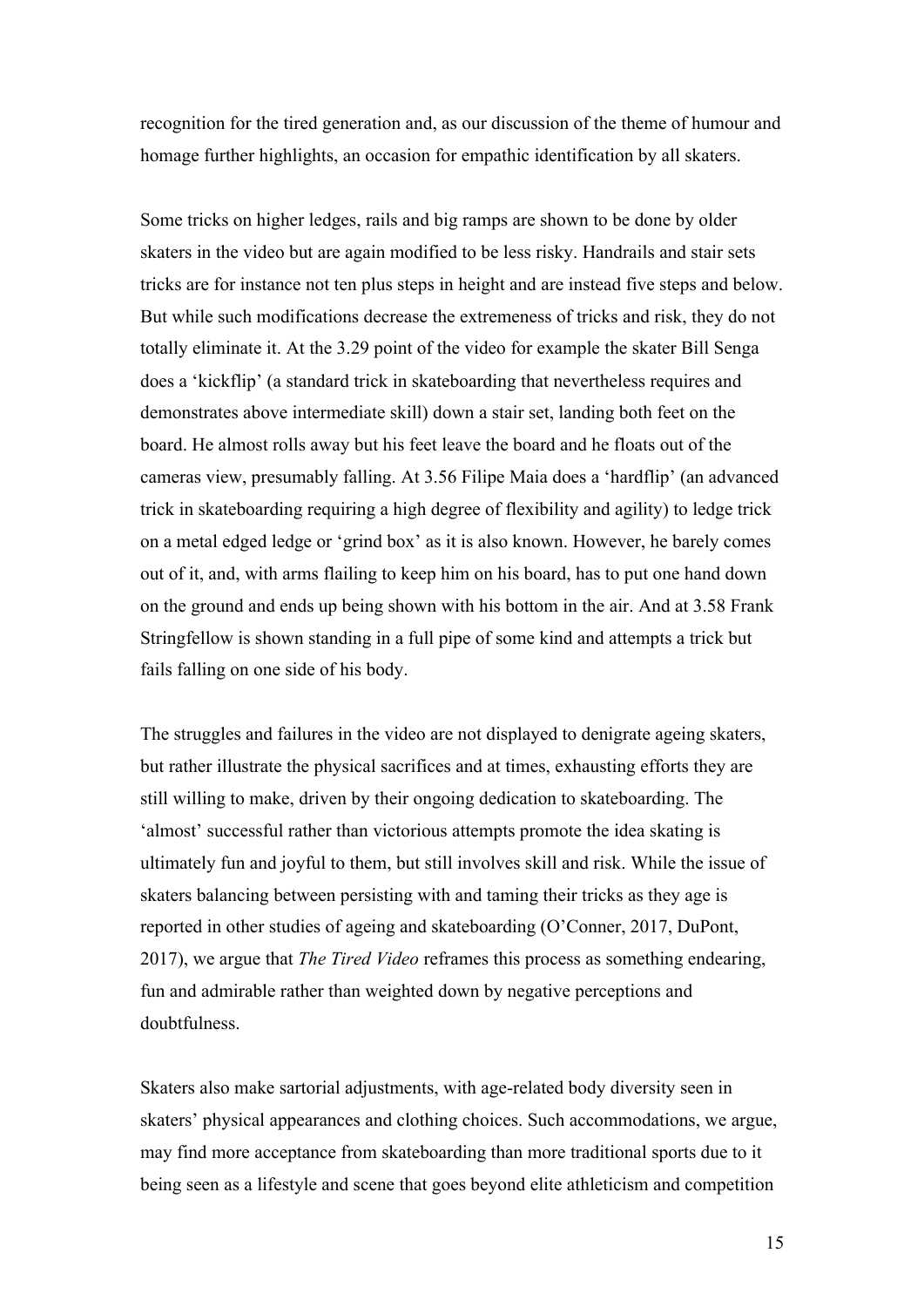alone. For instance, the body diversity emphasised in the video contrasts with the popularly portrayed body of a skater in magazines, videos and advertisements that are typically youthful, lean and muscular and often pictured shirtless. The skaters in *The Tired Video* are heavier, greying and with less or no hair on their head as a biological outcome of ageing, and none are shown skating shirtless. They are not at their physical 'peak' in comparison to their younger days as skaters, which is often seen as a point for departing more traditional sports (Salasuo, Piispa and Huhta, 2016).

This is a strategy we can observe that is frequently also used by ageing individuals in music scenes to manage their ageing bodies through a modification of their visual image. Bennett (2006) in a study of ageing punks observes how this often involves the shaving of hair (often to compensate for hair loss) but also wearing less spectacular clothing, with many ageing punks opting to wear items more low key than when younger. Many ageing punks in Bennett's (2006) study legitimised this toning down of their visual image by claiming that with age, they had absorbed the qualities of the scene and lifestyle to the extent that there was no need to visually display their punk credentials on the surface of the body in the more visually dramatic ways often associated with their younger peers.

Importantly, the mature aged men featured in the video *do still dress* like skaters, from those wearing snapback 'trucker' hats to styles of t-shirts, jeans and shoes typically seen worn by younger skaters. That is, the process is not so much a 'toning down' or abandonment of a 'look' for internalised identifications as observed in some lifestyle and music scenes (Bennett, 2006). Instead, the process is more along the lines of modification to the look to accommodate biological changes skaters experience with ageing. Modifications include clothes that are looser and darker in colour for larger skaters, perhaps to draw less attention to rounder and less lean body parts. This includes 'Dan the Destroyer', who is the largest of all the skaters. While certain other sports might no longer identify him as a fellow 'athlete' because he is technically obese and has low agility, he is clearly accepted and identifiable as a skater in the video due to his skate gear, albeit looser in sizing to accommodate and conceal rather than reveal his physique.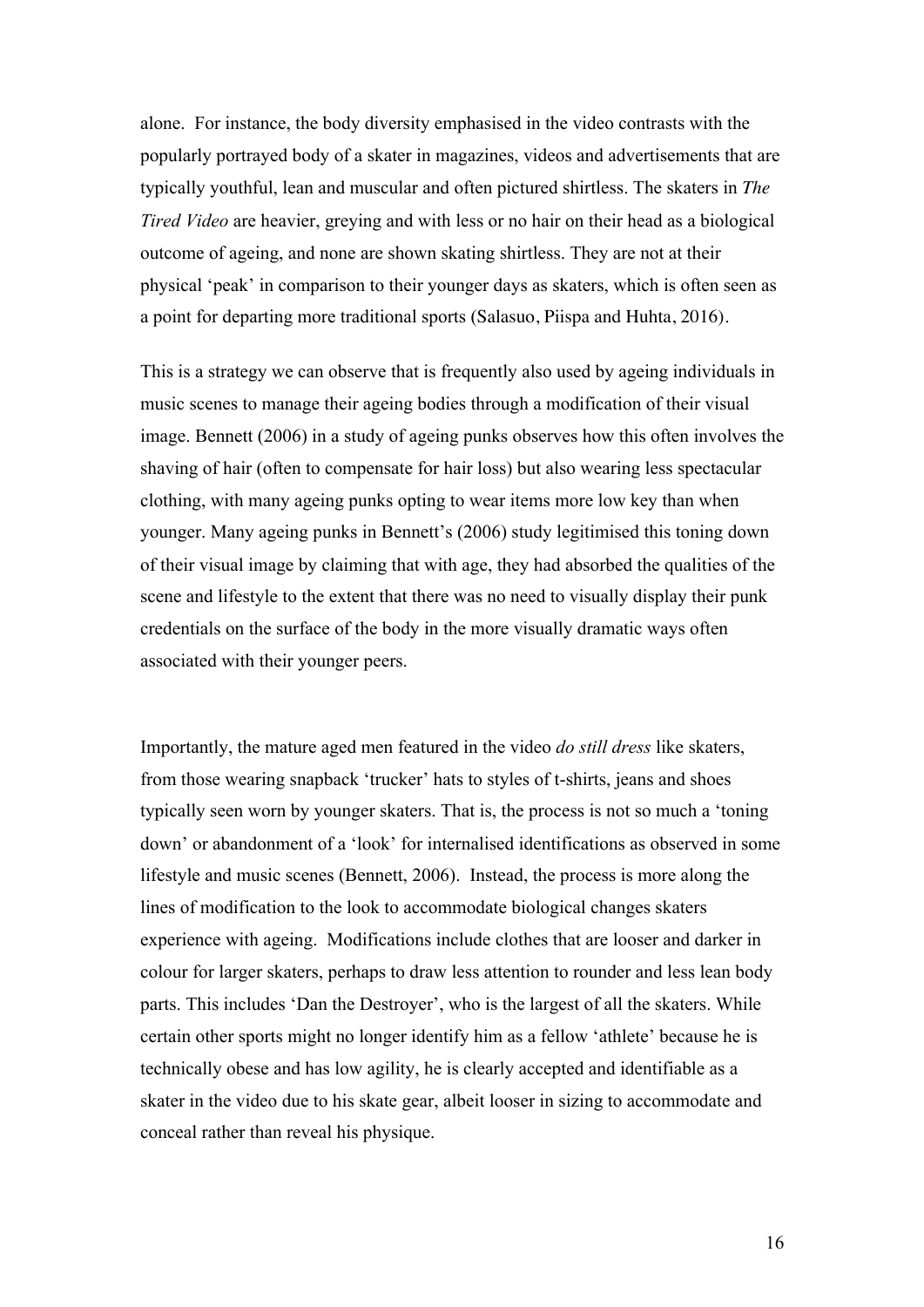The way that all the skaters in the video dress emphasises that they are, and have long been 'insiders' of skating culture, not just ordinary guys or 'posers' who buy skate clothes without knowing and being dedicated to its cultural expressions and traditions. This, we argue, is an important reminder that the leverage offered by subcultural capital in various scenes needs to be contextualised. Unlike music, lifestyle sports appear to rely on, or allow for, an extended investment in visual and physical displays of identity rather than internalised ones alone. However, common insights we can draw across music and skateboarding scenes include that ties to the affective and cultural dimensions of scenes and lifestyles typically associated with youth cultures are also maintained, sometimes with a sense of being even more in touch than ever before. The ways this is displayed with the more physical demands of skateboarding, however, is not with arrogance but rather warmth, humour and homage as the next section illustrates.

### *For Laughs and for Love: Humour and Homage in The Tired Video*

The appeal and driving theme of the *Tired Video* is its use of humour to frame the reality that skaters 'get old' but can still continue to be skaters. Importantly, as highlighted in the method section above, it is ageing skaters themselves who volunteered all the video clips that are featured, and this process has continued and been met with overwhelming enthusiasm in the two sequels after its debut. Moreover, comments posted by viewers of the video confirmed a sense of skaters being on board with the light-hearted approach in how older skaters portray themselves. Therefore, skaters in the video are inviting viewers to laugh with them, rather than at them, backed up by subcultural knowledge of the conventions of skating culture. Moreover, *The Tired Skateboards* and its YouTube host, *Thrasher Magazine,* do not seem to be making fun of ageing skaters but rather, celebrating them. The introductory caption posted by *Thrasher* to introduce *The Tired Video* exemplifies (and also steers) this message, stating, "Some of us had it, then lost it. Most of us never had it, but still love it. This video is for you... and you too. Welcome to the team." (see Tired Skateboards, 2014).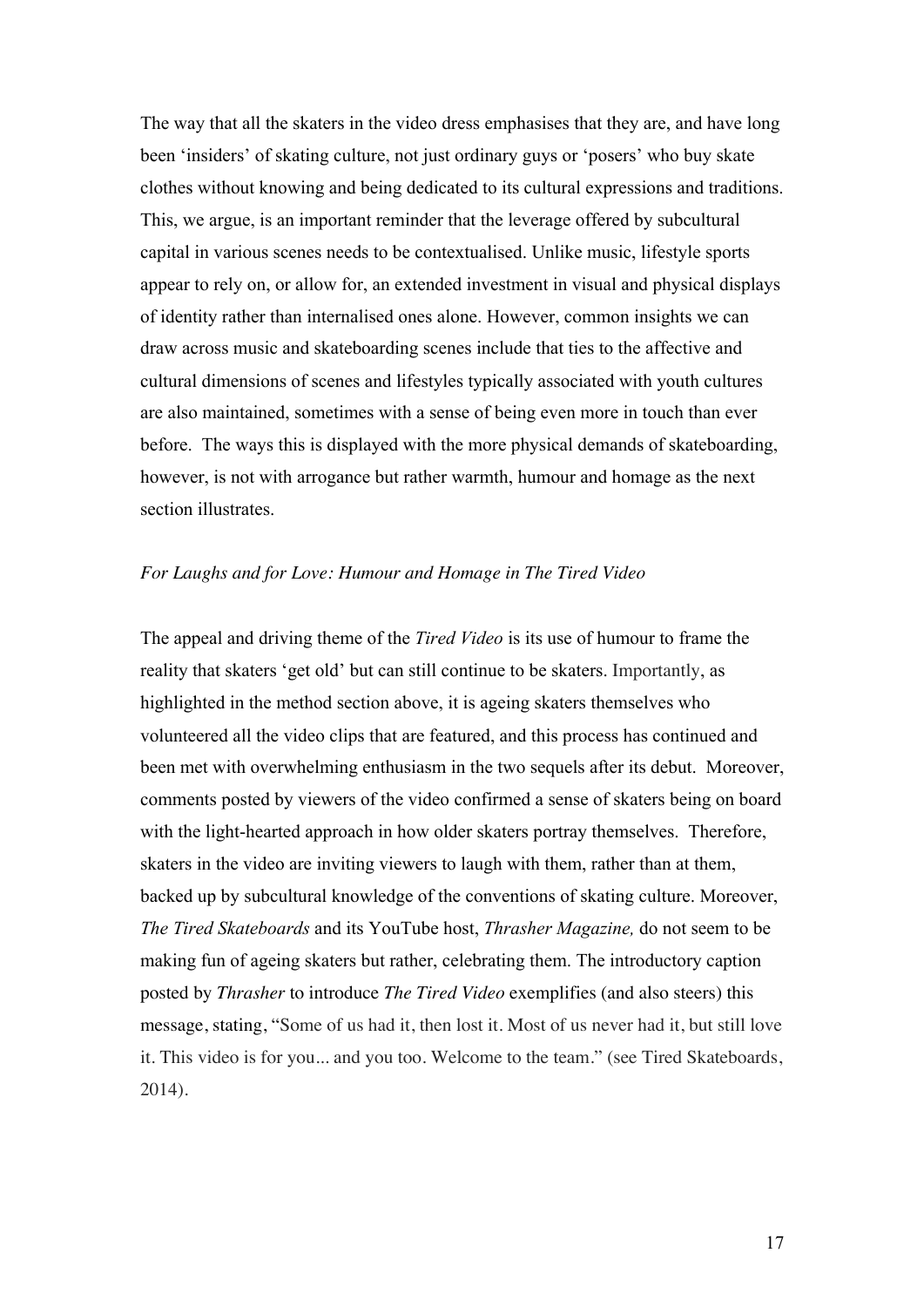Humour sets the tone right from the beginning for viewers in *The Tired Video*, with the opening scene featuring a man who has a slight 'paunch', receding hairline, brindle hair and beard and thick glasses doing '360' pivots on the spot beside an urban basketball court. As he stumbles away from the trick he lets out a defiant "woohoo!" and the opening credits appear. These credits feature a cartoon image of a racing dog sprinting then collapsing and falling asleep, followed by the *Tired Skateboards* logo. The trick is outdated, almost childish and not technically impressive and the mascot is a dog past its prime – a signal to viewers that this video aims for a comical, humble tone.

One of the most obvious displays of ageing, tiredness and humour is shown at the 4.23 mark of the video featuring a skater called Jonny Nevada. He is old yet conveys a 'cool' skater style, with a long but greying beard and wearing a black baseball hat, black t-shirt and jeans. He is seen dripping in sweat, and doing street tricks on low curbs that are instantly recognisable as technically legitimate but not high risk. Then, at 4.29 the video cuts to him lying on the ground on the street, on his back. Seemingly gasping for breath, he says 'I think I may have had a heart attack, I think I'm dying right now'. The scene is comical in tone, particularly as his tiredness is not from doing any highly physical tricks that should make him (or a younger skater) so exhausted.

The final scenes in the video featuring Scuba Steve confirm the importance of humour and the skaters' willingness and ownership of the comical side of their tiredness and ageing. At 10.54 he is shown in a loose black t-shirt and 'baggy' shorts, rolling up to a big stair set where it looks like he is thinking of doing a standard, highly technical and risky trick down the 'hubba', which is slang for the flat diagonal ledges at each side of the staircase officially designed to act as wide flat handrails. Instead, he sits on his board on his bottom and slides down with one foot on the skateboard, then completes the 'trick' at the bottom. There is no soundtrack, just the sound of his skateboard scraping down the concrete stair rail. Then, at 11.01 in the video, Scuba Steve is seen standing at the bottom of the staircase, his rounded stomach visible through his loose t-shirt, getting a high five from a younger skater, who is lean, and shirtless. Obviously pleased for his older friend, this younger skater is heard saying,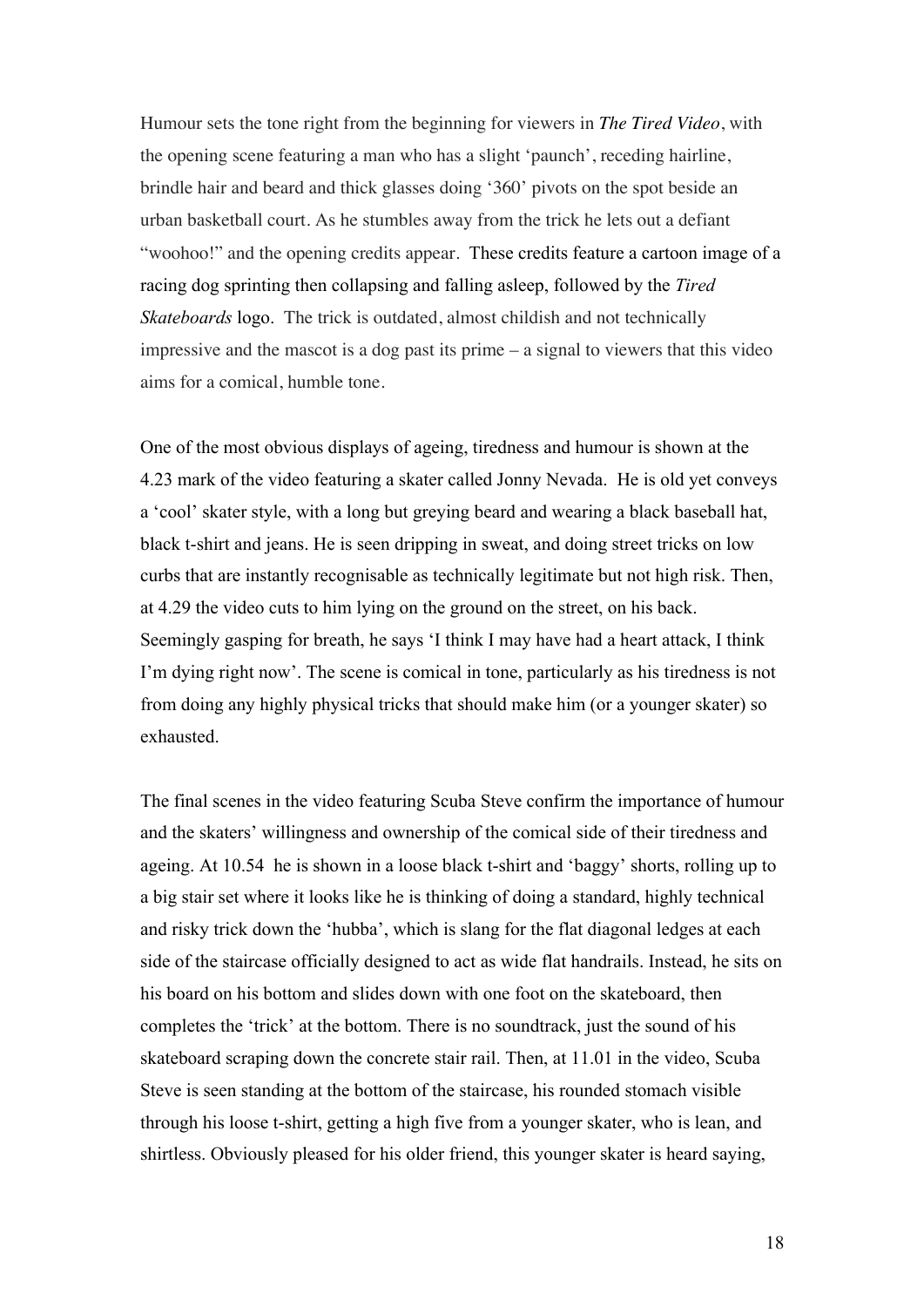"that was sick" in an enthusiastic and genuine way before rolling away into the distance with an obviously higher degree of agility on his skateboard than his older friend. However, they seem to be 'on the same page', and to have connected through an understanding of the iconic importance of the obstacle based on subcultural capital generated from skateboarding, and that the older skater dedicates himself to still skating 'street', establishing a clear mutual respect between a younger and more 'tired' generation.

A noticeable break from skate video conventions is detectable in what is absent in *The Tired Video*. For instance, there is no text or talk in the video explicitly talking down females using derogatory terms, explicit homophobic language nor use of cutaways and clips that sexualise females that promote a culture of homophobia and sexism, which is criticised as being an issue in skateboarding (Beal, 1996, Ihaza, 2014, Portwood, 2016). A skater at the 6.08 mark of the video is self-identified by the nickname of 'Poof', but there is no mocking of him. The video is otherwise absent of homophobic and hetero-sexist slang when they appear uncourageous that is common to the predominantly male skate scene. It is not possible to confirm from the video if such trends reflect maturity around such issues in these older skaters, but a toning down of hegemonic masculinities to alternative formations is observed in male dominated youth cultures and lifestyle scenes more generally, and particularly as participants age (Dahl and Sandberg, 2014, Fogarty, 2012, Mann, Tarrant and Leeson, 2015). These insights offer interesting directions for future research, such as whether older skaters more fully embrace the lifestyle and alternative ethos of skating in ways that are not derogatory against minorities and can positively influence skateboarding culture.

*The Tired Video* does pay homage to numerous other conventions that shape how skating is visually and stylistically performed and recorded in videos of famous and non-famous skaters alike. Moreover, it often plays up the narrative conventions and way cameras typically follow a 'line' of tricks that skaters do, the choice of street locations, and building of suspense in the lead up to skaters attempting big tricks. The grandiose lead ups in this video, however, often lead to clumsy fails, where we are prompted to laugh with the tired, mature age skaters who still have the attitude and dedication, but with a fading or passing ability. These older skaters' tricks and lines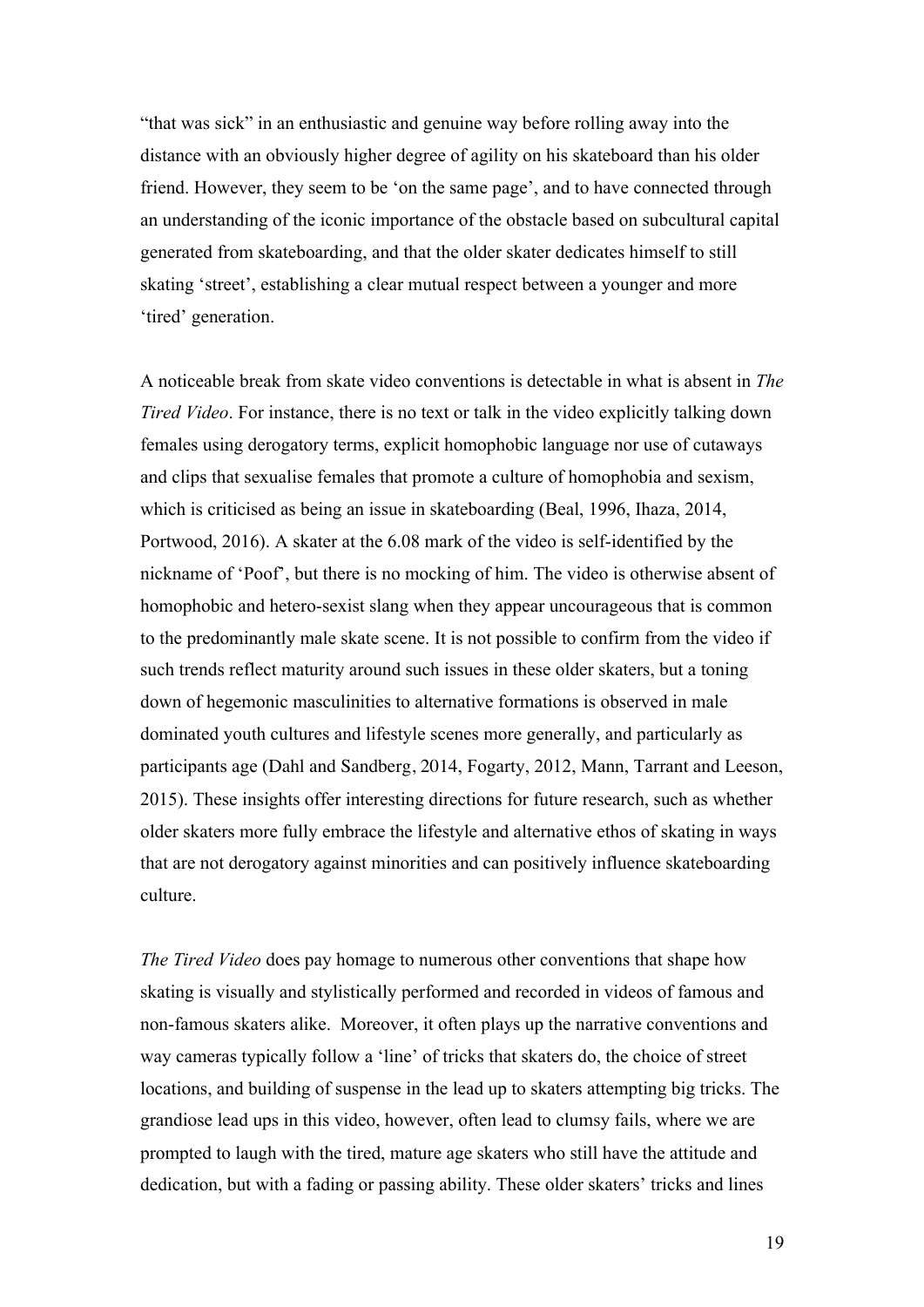demonstrate to 'insiders', that is, other skaters, clear signs that they once 'had it'. As a consequence, the viewer gets a sensation that the tired skaters can afford to laugh at themselves. This reflects studies such as O'Connor's (2017) work on older skaters that also emphasises the role 'self-depreciation' plays in keeping their ongoing relationship to skating, one based on good feelings and joy rather than a sense of shame from failures, and inevitable retreat and defeat.

#### **Conclusion**

The inaugural promotional video by *Tired Skateboards* pushes open the conceptions of who is participating in skateboarding by highlighting an overlooked but increasingly relevant variant of adult and visibly ageing male skaters. We have argued that, through use of modification, dedication, humour and homage, the skaters and the way that *Tired Skateboards* presents them carves out a positive and inclusive space for older male skaters. There is a need to draw critical attention towards unrecognised populations kept on the periphery of skateboarding, such as females who remain invisible in this video and, to date, its two sequels (Tired Skateboards 2015a, 2015b). Even so, our examination of *The Tired Video* does illustrate how older participants in scenes mostly associated with youth can create a democratic space to share with their younger counterparts, in ways more so than in mainstream 'sports'. Key observations include its emphasis on older adults being 'active' at a non-elite level, and with more body diversity including 'overweight' bodies that fall outside more conservative notions of 'successful' ageing.

We propose that *The Tired Video* offers a much more relatable and accessible representation of skateboarding that is set in contrast to the high performance and hyper-masculine representations in typical skate videos, and particularly in most commercialised representations of skateboarding (Dinces, 2011; Lombard, 2010, 2016; Wheaton, 2013). *The Tired Video* has the potential to act as a 'reminder' or 'reflection' to skaters of what skateboarding actually entails and looks like for most who age, and also an occasion to consider the agency of skaters who are 'not-sogood' anymore physically yet create strategies to actively extend and maintain their identities and lifestyles 'successfully' as they age. The themes observed in *The Tired Video*, we argue, further cements skateboarding as a fluid and flexible identity and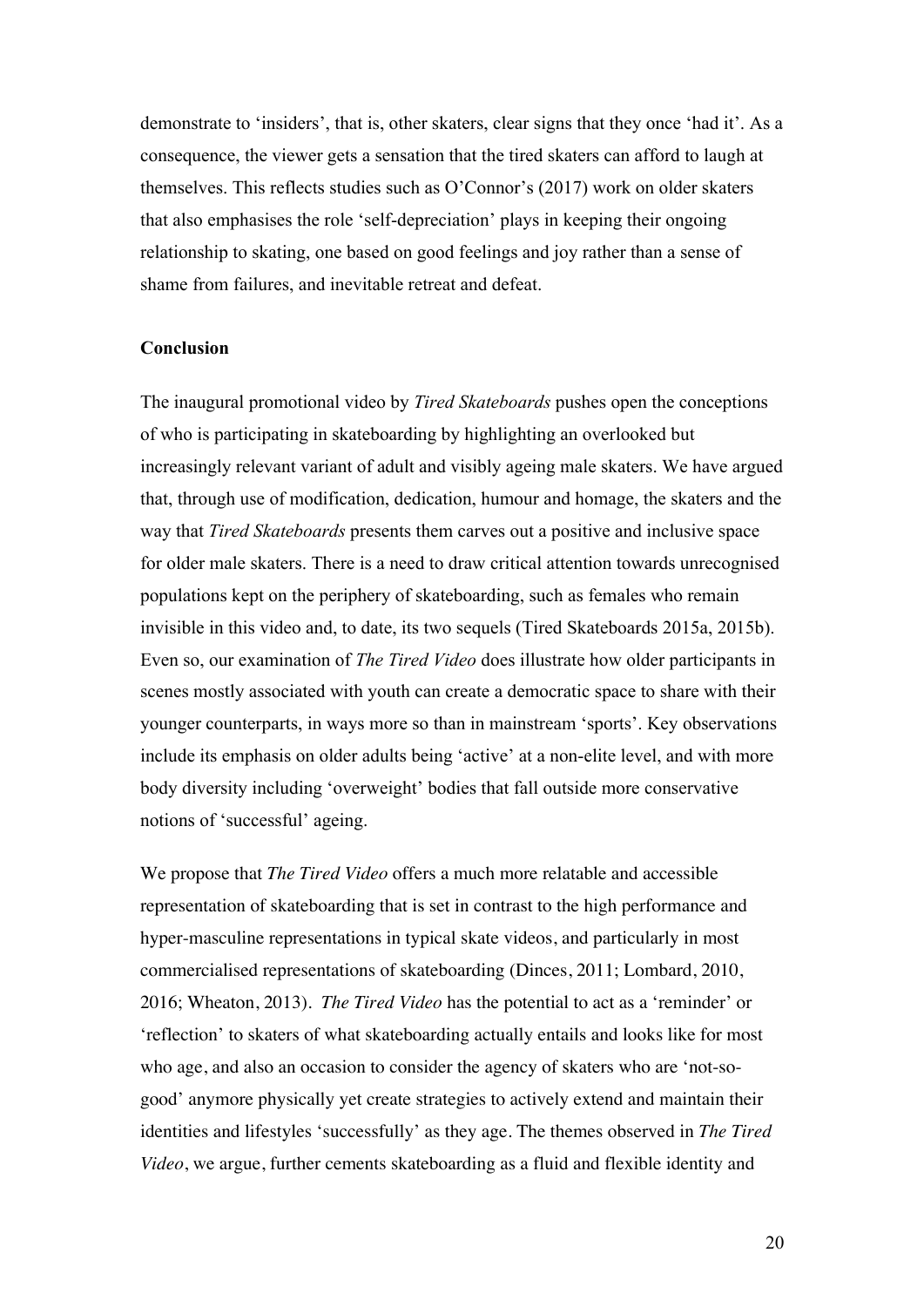lifestyle that can be embraced well into middle-age. The themes in the data also reveal that this lifestyle sport and scene has reached a 'coming of age' where it no longer accurately fits the description of being a youth culture alone. This research also presents a further opportunity to redirect thinking about ageing in 'youth cultures', away from notions of imminent departure and deficit to positive outcomes, such as lifestyle longevity, cultural legacy and various social, physical and emotional benefits. We recommend future research into how both older and younger skaters respond to *The Tired Video* and ageing skaters in general for further understanding of the positive impact older generations have on skateboarding.

#### **References**

Beal B (1995) Disqualifying the official: An exploration of social resistance through the subculture of skateboarding. *Sociology of Sport Journal* 12(3): 252–267.

Beal, B (1996) Alternative masculinity and its effects on gender relations in the subculture of skateboarding. *Journal of Sport Behaviour* 19(3): 204 - 220.

Beal, B and Weldman, L (2003) Authenticity in the skateboarding world, In: Rinehart, R, Sydnor, S (eds) *To the Extreme: Alternative Sports Inside and Out.* Albany, State University of New York Press: 337-352.

Bennett, A (2006) Punk's not dead: The continuing significance of punk rock for an older generation of fans. *Sociology* 40**(**2): 219-235.

Bennett, A & Taylor, J (2012) Popular music and the aesthetics of ageing. *Popular Music* 31**(**2): 231-243.

Bennett, A (2013) *Music, Style and Aging: Growing Old Disgracefully?* Philadelphia, PN: Temple University Press.

Bennett, A (2018) Popular Music and Ageing Bodies *Journal of Ageing Studies*: 1 - 5 (Accessed 22 March 2018) Downloaded: https://doi.org/10.1016/j.jaging.2018.01.007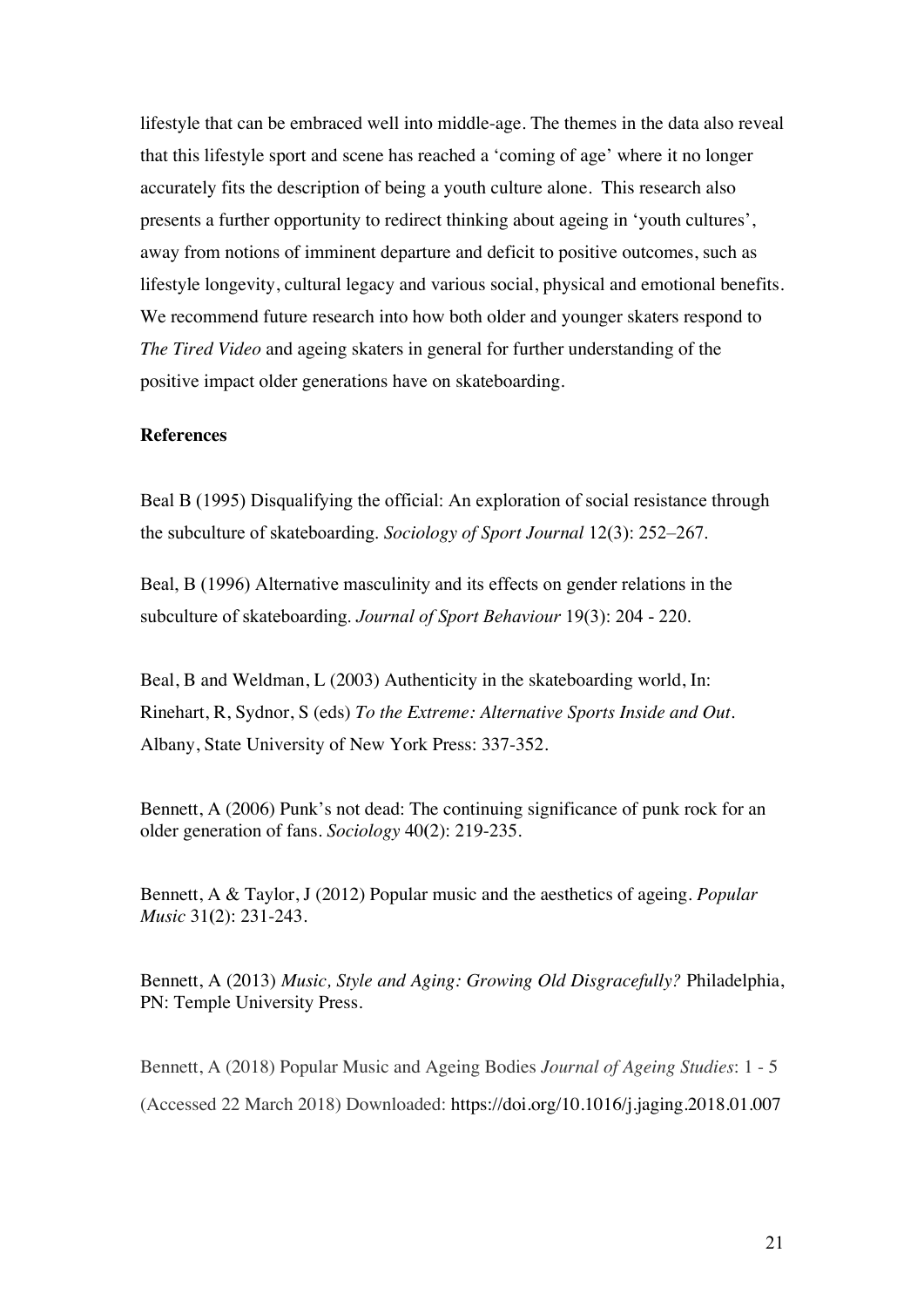Blaikie, A (1999) *Ageing and Popular Culture*. Cambridge: Cambridge University Press.

Borden I (2001) *Skateboarding, Space and the City*. Oxford: Berg.

Bourdieu, P (1984) Distinction: *A Social Critique of Judgement and Taste*. Cambridge: Harvard University Press.

Braun, V and Clarke, V (2003) Using thematic analysis in psychology. *Qualitative Research in Psychology* 3(2): 77 -101.

Brayton, S (2005) *'*Black-lash': revisiting the 'White Negro' through skateboarding*. Sociology of Sport Journal* 22(3): 356 - 372.

Chiu, C (2009) Contestation and conformity: street and park skateboarding in New York City public space. *Space and Culture* 12(1): 25–42.

Cutting the Stone. (2013) *Lance Mountain Quote*. Available at: https://cuttingthestone.wordpress.com/2013/02/27/lance-mountain-quote/

Connell, RW (2005) Hegemonic Masculinity: Rethinking the Concept. *Gender & Society* 19(6): 829-859.

Dahl, S and Sandberg, S (2014) Female cannabis users and new masculinities: The gendering of cannabis use. *Sociology* 49(4): 696 – 711.

Dinces, S (2011) 'Flexible Opposition': Skateboarding Subcultures under the Rubric of Late Capitalism. *The International Journal of the History of Sport* 28(11): 1512- 1535.

Dupont, T (2017) *Skateboarding Through Life: Subcultural Careers and Exists from Skateboarding*. Unpublished Doctoral Thesis. Sociology, State University of New York, Buffalo.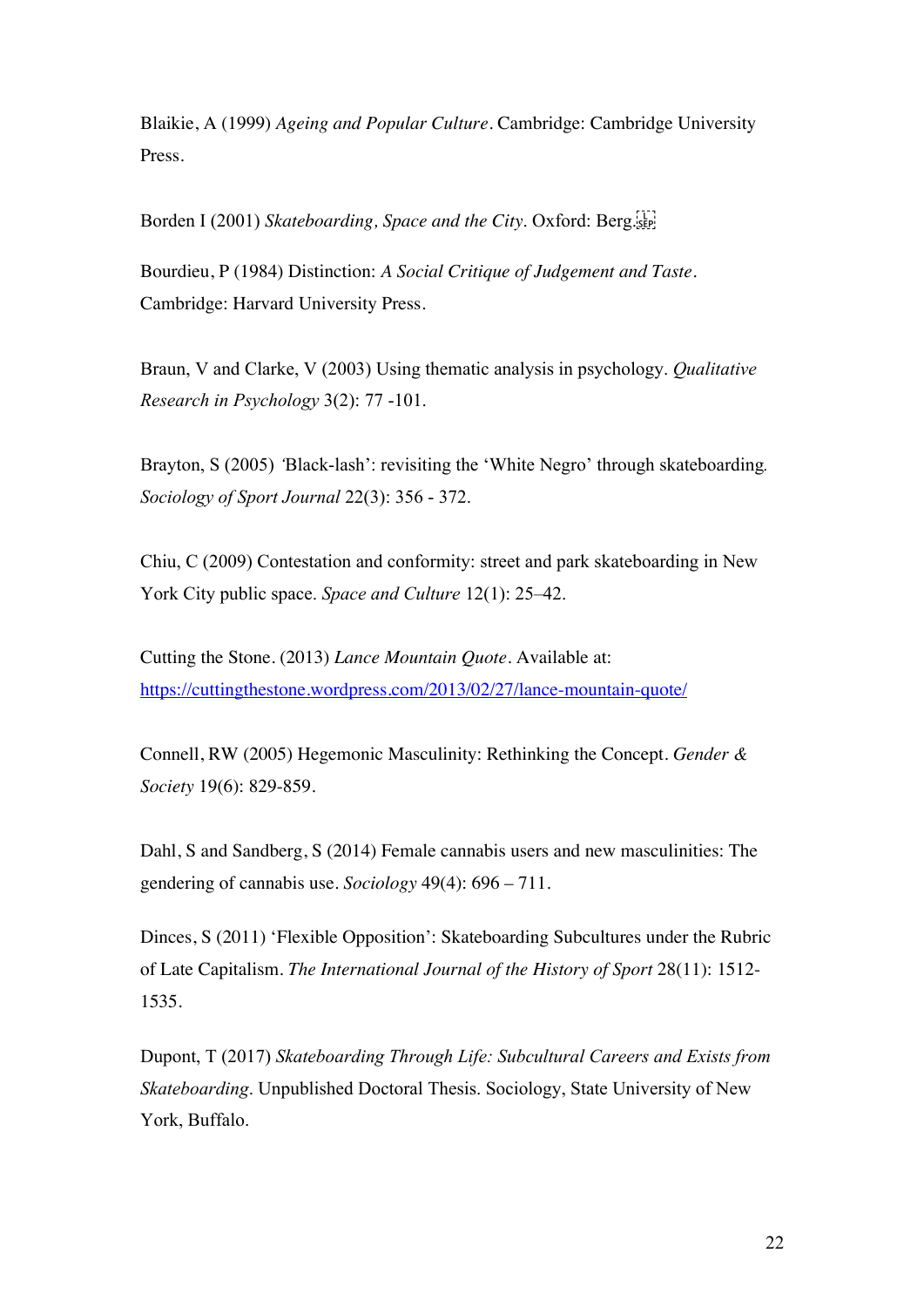Featherstone, M and Hepworth, M (1995) Images of Positive Aging: A Case Study of Retirement Choice Magazine. In: Featherstone, M, Wernick, A (eds) *Images of Aging: Cultural Representations of Later Life*. London: Routledge, 29-47.

Fogarty, M (2012) ''Each one, teach one": B-boying and ageing'. In: Bennett, A, Hodkinson, P (eds), *Ageing and Youth Cultures: Music, Style and Identity*. Berg, Oxford,  $53 - 65$ .

Fonarow, W (1997) The Spatial Organization of the Indie-guitar Music Gig. In: Gelder, K,Thornton, S (eds). *The Subcultures Reader*. London: Routledge, 360-369.

Foster, L and Walker, A (2015) Active and successful ageing: A European policy perspective. *The Gerontologist* 55(1): 83 – 90.

Foster, L and Walker, A (2015) Active and successful ageing: A European policy perspective. *The Gerontologist* 55(1): 83 – 90.

Green, B (2016) I Always Remember That Moment: Peak Music Experiences as Epiphanies. *Sociology*, *50*(2), 333–348.

Haenfler, R (2006) *Straightedge: Clean-living Youth, Hardcore Punk, and Social Change*. Piscataway, NJ: Rutgers University Press.

Hodkinson, P (2011) Ageing in a spectacular 'youth culture': Continuity, change and community amongst older goths. *British Journal of Sociology* 62(2): 262–282.

Hodkinson, P (2012) Family and parenthood in an ageing 'youth' culture: A collective embrace of dominant adulthood? *Sociology* 47(6): 1072-1087.

Ihaza, J (2014) Are Skateboarders That Much Different to Jocks? *Jenkem Magazine*, 2 October. Available at: http://www.jenkemmag.com/home/2014/10/02/areskateboarders-that-much-different-than-jocks/

Katz, S (2005) *Cultural aging and the life course: Life course, lifestyle and senior worlds*. Peterborough, Ontario: Broadview Press.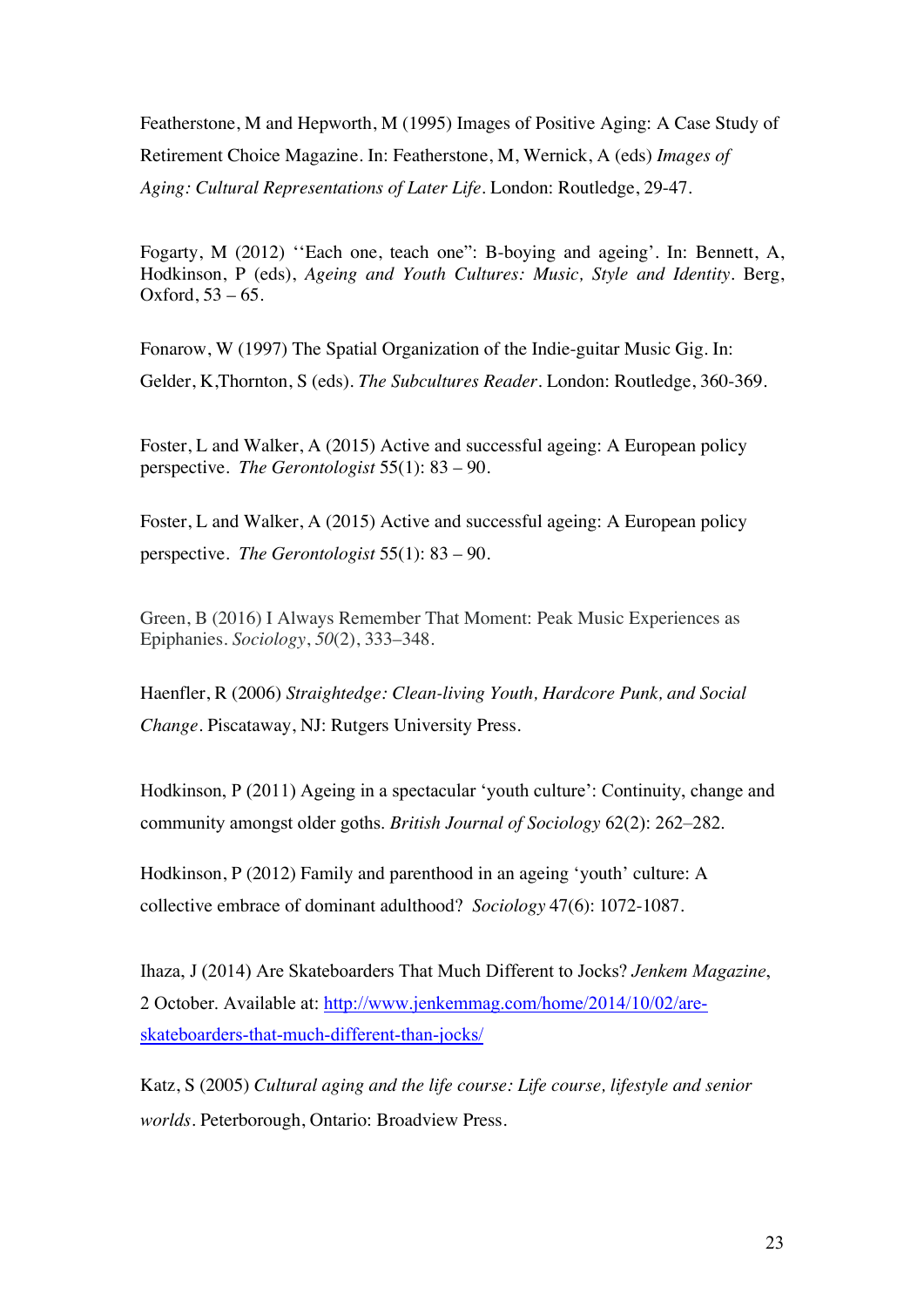Knoblauch, H, Baer, A, Laurier, E, Petschke, S and Schnettler, B (2008) Visual Analysis: New Developments in the Interpretative Analysis of Video and Photography. *FQS: Forum Qualitative Social Research* 9(4). Available at: http://www.qualitative-research.net/index.php/fqs/article/view/1170/2587

Lombard, KJ (2010) Skate and create/skate and destroy: The commercial and governmental incorporation of skateboarding. *Continuum: Journal of Media and Cultural Studies* 24**(**4): 475 - 488.

Lombard, KJ (Ed. 2016) *Skateboarding: Subcultures, Sites and Shifts*. London: Routledge.

Mann, R, Tarrant, A and Leeson, G (2015) Grandfatherhood: Shifting Masculinities in Later Life. *Sociology* 50(3): 594 – 610.

Nisbett, R and DeCamp, T (1977) The Halo Effect: Evidence for Unconscious Alteration of Judgments. *Journal of Personality and Social Psychology* 35(4): 250- 256.

O'Connor P (2017) Beyond the youth culture: Understanding middle-aged skateboarders through temporal capital. *International Review for the Sociology of Sport* First published February 2017: 1 – 20. Available at: http://journals.sagepub.com/doi/abs/10.1177/1012690217691780

Odanaka, B (2014). Middle-aged skateboarders defy family skeptics, and falls*.* 12 March. *LA Times*. Available at: http://articles.latimes.com/2014/jan/17/health/la-he-old-skaters-20140118

Peralta S (2012) *The Bones Brigade*. USA: Non Fiction Unlimited Productions.

Phoenix, C, Smith, B, and Sparkes, A (2010) Narrative analysis in ageing studies: A typology for consideration. *Journal of Ageing Studies* 24(1):1-11.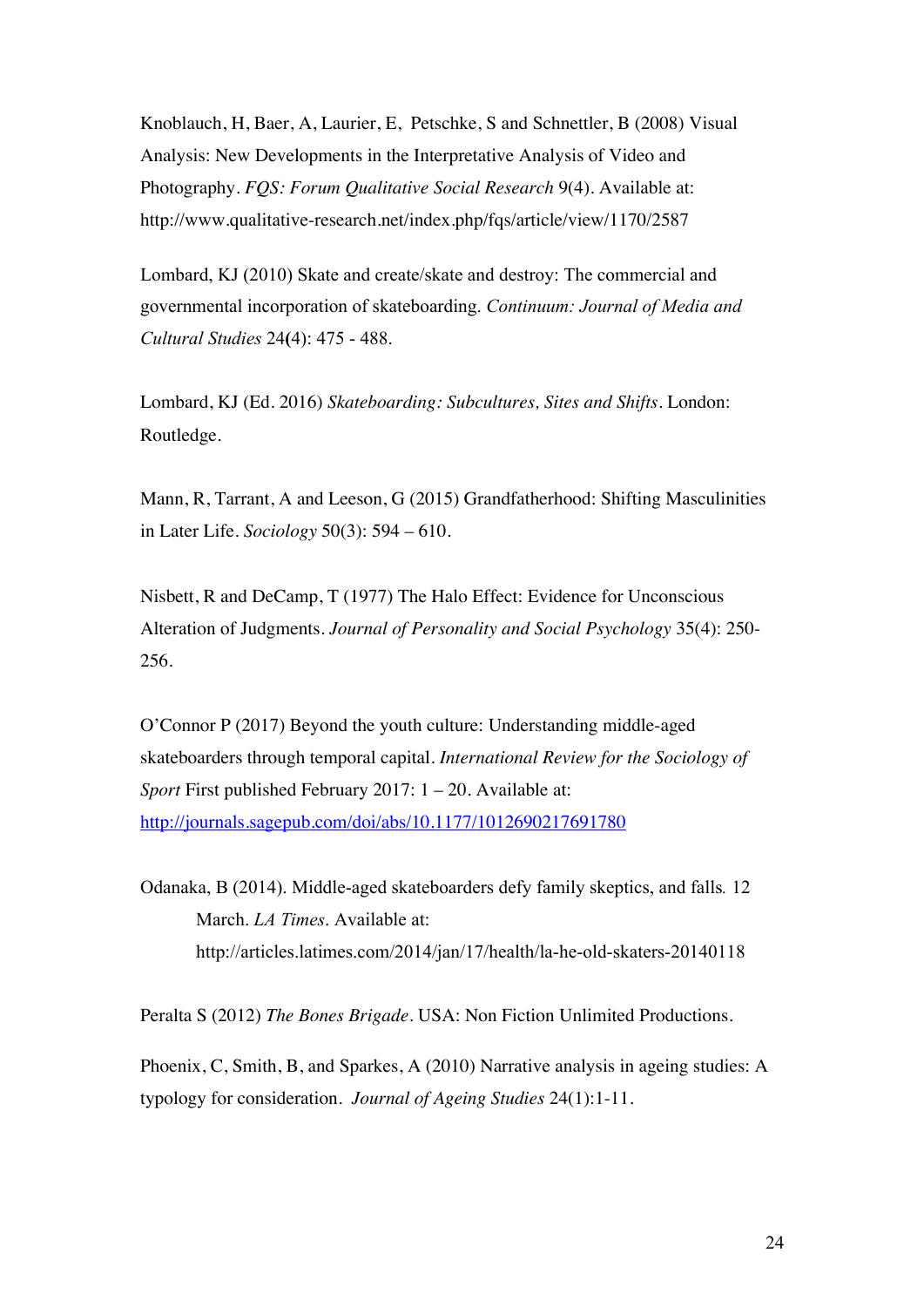Portwood, J (2016) Legendary Pro Skater Brian Anderson Comes Out as Gay. *Rolling Stone Magazine*. 28 September. Available at:

http://www.rollingstone.com/sports/news/legendary-pro-skater-brian-andersoncomes-out-as-gay-w442449

Price, N, Morrison, N and Arnold, S (2010) Life out of the limelight: Understanding the non-sporting pursuit of elite athletes. *The International Journal of Sport and Society* 1(3): 69–80.

Rinehart, R (2000) Emerging Arriving Sports: Alternatives to Formal Sports. In: (eds) Coakley, J, Dunning, E *Handbook of Sports Studies*. London: Sage, 501–520.

Robinson, V (2008) *Everyday Masculinities and Extreme Sport: Male Identity and Rock Climbing*. Oxford: Berg.

Rowe, J & Kahn, R (1987) Human ageing: Usual and successful. *Science 237*: 143– 149.

Salasuo, M, Piispa, M and Huhta, H (2016) *Exceptional Life Courses. Elite Athletes and Successful Artists in 2000s Finland*. Finnish Youth Research Society/Finnish Youth Research Network, publications 177, internet publications 97. Helsinki: Finnish Youth Research Society.

Snow, D (1999) Skateboarders, Streets and Style. In: White, R (ed) *Australian Youth Subcultures: On the Margins and in the Mainstream*. Hobart: Australian Clearinghouse for Youth Studies, 16-25.

Thornton, S (1995) *Club Cultures: Music, Media and Subcultural Capital*. London, Polity.

Tired Skateboards (2014) *The Tired Video*. 25 December. Thrasher Magazine YouTube Channel. Available at: https://www.youtube.com/watch?v=5BRZoqUTD5M

Tired Skateboards (2015a) *The Tired Video Two*. 19 June. Thrasher Magazine YouTube Channel. Available at: https://www.youtube.com/watch?v=QwhS17INkEY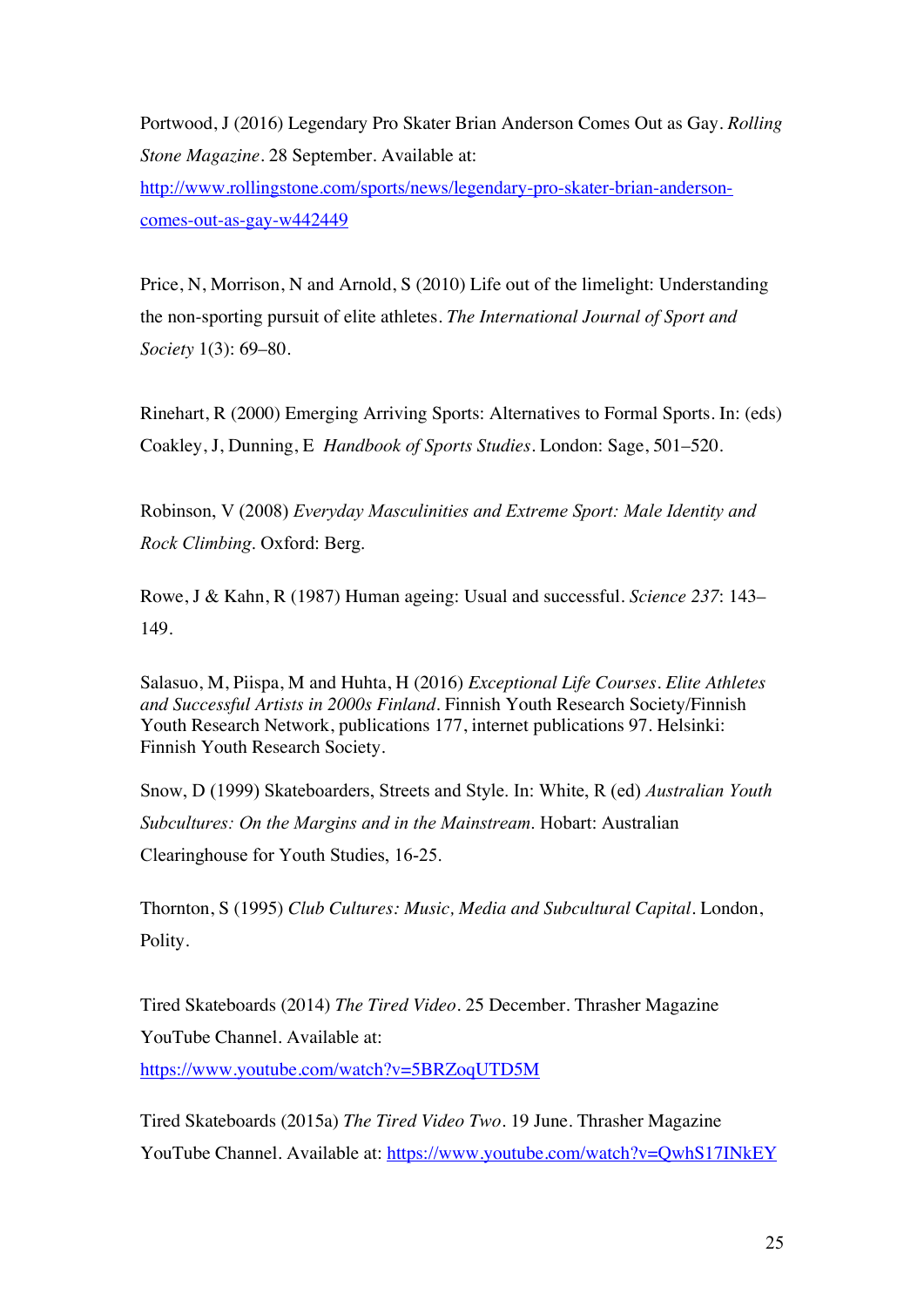Tired Skateboards (2015b) *The Tired Video 3*. 24 December. Thrasher Magazine YouTube Channel. Available at: https://www.youtube.com/watch?v=SXk4VWjXvtw

Tsitsos, W (2012) Slamdancing, Ageing and Belonging. In: Bennett, A, Hodkinson, P (eds) *Ageing and Youth Cultures: Music, Style and Identity*. Oxford, Berg, Oxford, 66-78.

Vivoni, F (2009) Spots of Spatial Desire: Skateparks, Skateplazas, and Urban Politics. *Journal of Sport and Social Issues* 33(2): 130 – 149.

Walker, A (2009) The emergence and application of active ageing in Europe. *Journal of Aging and Social Policy 21*: 75–93.

Walker, A & Foster, L (2013) Active ageing: Rhetoric, theory and practice. In Ervik, R, Skogedal Lindén, T (eds) *The making of aging policy: Theory and practice in Europe.* Cheltenham: Edward Elgar, 27–53.

Weller S (2007) Skateboarding alone? Making social capital discourse relevant to teenagers' lives. *Journal of Youth Studies* 9(5): 557–574.

Wheaton, B (2000) 'New lads'?: Masculinities and the 'new sport" participant'. *Men and Masculinities* 2(4):434-456.

Wheaton B (2013) *The Cultural Politics of Lifestyle Sports*. New York: Routledge.

Wheaton B (2016) Surfing through the life-course: Silver surfers' negotiation of ageing. *Annals of Leisure Research* 20(1): 96–116.

Willing, I and Shearer, S (2016) Skateboarding Activism: Exploring Diverse Voices and Community Support. In: Lombard, KJ (ed.) *Skateboarding: Subcultures, Sites and Shifts.* New York: Routledge, 44 - 58

Wood, L, Carter, M and Martin, K (2014) Dispelling Stereotypes…Skate Parks as a Setting for Pro-Social Behavior among Young People. *Current Urban Studies* 2: 62- 73.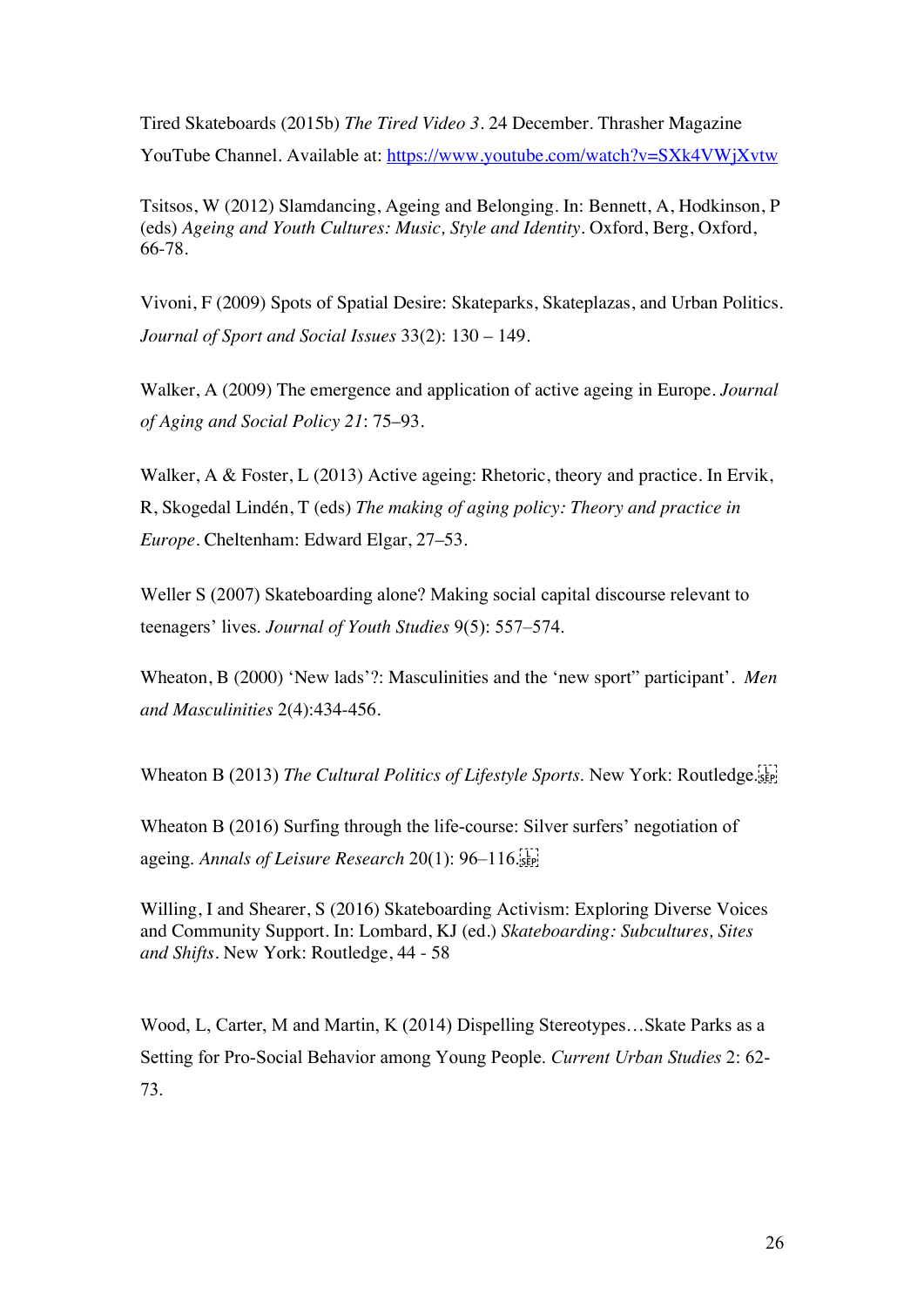Xem Skaters (2017) Some Gender Queer Identities. *Xem Skaters Zine Online*. Available at URL: http://xemskaters.tumblr.com/genderqueer-identities

Yochim, EC (2010) *Skate Life: Re-imagining White Masculinity*. San Francisco, CA: University of Michigan Press.

### **Author Biographies:**

Indigo Willing is a Research Fellow at the Griffith Centre for Social and Cultural Research. She has a PhD in Sociology from The University of Queensland, Australia and is a past recipient of an Australian Academy of the Humanities Travelling Fellowship to Sweden, and Rockefeller Fellow in the Humanities at the University of Massachusetts, Boston. She has worked on a number of interdisciplinary research projects exploring issues of diversity and inclusion in families and communities, as well as the construction of identities in youth cultures and skateboarding. She is also a skateboarder and co-founder of the Girls Skate Brisbane network. www.indigowilling.com

Andy Bennett is Professor of Cultural Sociology in the School of Humanities, Languages and Social Science at Griffith University. He has written and edited numerous books including *Popular Music and Youth Culture*, *Music, Style and Aging* and *Music Scenes* (co-edited with Richard A. Peterson). He is a Faculty Fellow of the Yale Centre for Cultural Sociology, an International Research Fellow of the Finnish Youth Research Network, a founding member of the Consortium for Youth, Generations and Culture and a founding member of the Regional Music Research Group.

Mikko Piispa is a researcher and a PhD student at The University of Helsinki Doctoral Program in Social Sciences. He has a Masters Degree in Social Sciences. He is currently doing research on young people's use of tobacco products and is working on his PhD thesis on the mobile lifestyles of Finnish surfers. Piispa has published on topics including the life course of elite athletes and young artists, lifestyle sports, recreational doping use, drug related deaths, and artistic work. He also writes on